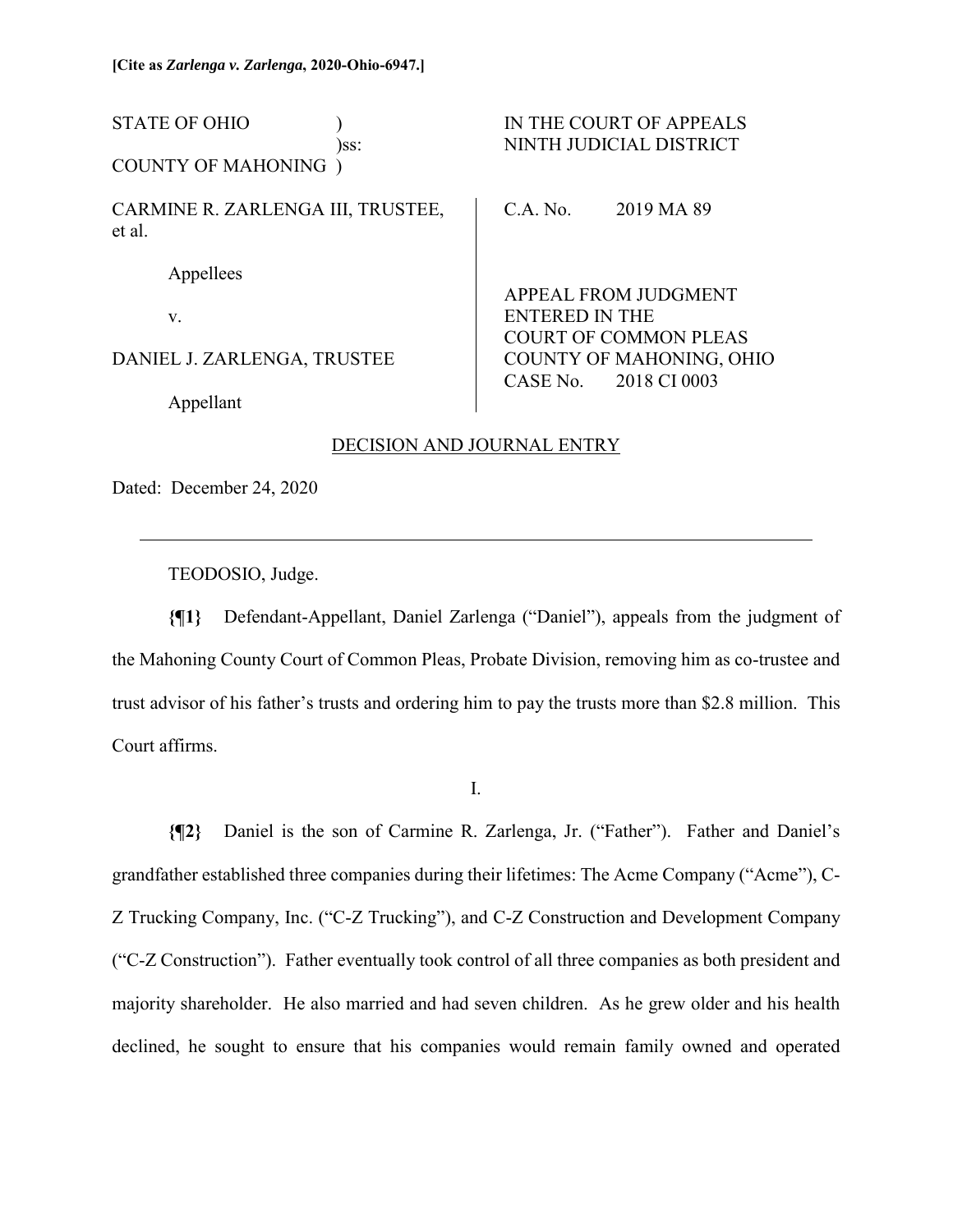businesses. He also sought to ensure that his wife, Martha Zarlenga ("Mother"), would be provided for if he predeceased her.

**{¶3}** Father's desire to protect the companies, minimize his potential estate tax liabilities, and provide for Mother resulted in him constructing a comprehensive estate plan in 1995. He called upon two of his sons, Daniel and Carmine R. Zarlenga, III ("Carmine"), to help carry out his plan. Father established irrevocable trusts for Daniel and Carmine and executed a buy/sell agreement between himself, Acme, C-Z Trucking, and his son's trusts. Around the same time, Daniel and Carmine executed the Zarlenga Family Partnership Agreement ("the Partnership"), which was an agreement between their respective trusts. The buy/sell agreement and the Partnership incorporated one another and placed restrictions on the sale and purchase of Father's shares in the family companies, as well as the eventual sale of any shares owned by Daniel or Carmine. The documents also provided that the Partnership would serve as the beneficiary of Father's and Mother's life insurance policies. Both documents indicated that the insurance was "intended to be in an amount sufficient to provide the funds necessary to purchase [Father's] shares of stock in the [family companies]." After the foregoing documents were executed, Father executed his will and a declaration of trust.

**{¶4}** Father bequeathed his tangible personal property and interest in his residential real estate to Mother and bequeathed the remainder of his estate to his trust. Upon his death, his trust provided for the creation of both a Marital Deduction Trust ("the Marital Trust") and a Family Trust ("the Family Trust"). A designated fraction of his estate would fund the Marital Trust, and the remainder would fund the Family Trust. Mother would receive an income from both trusts on an installment basis and their principals would remain intact unless needed "for her health, support and maintenance." A restrictive covenant in the Family Trust further provided that its principal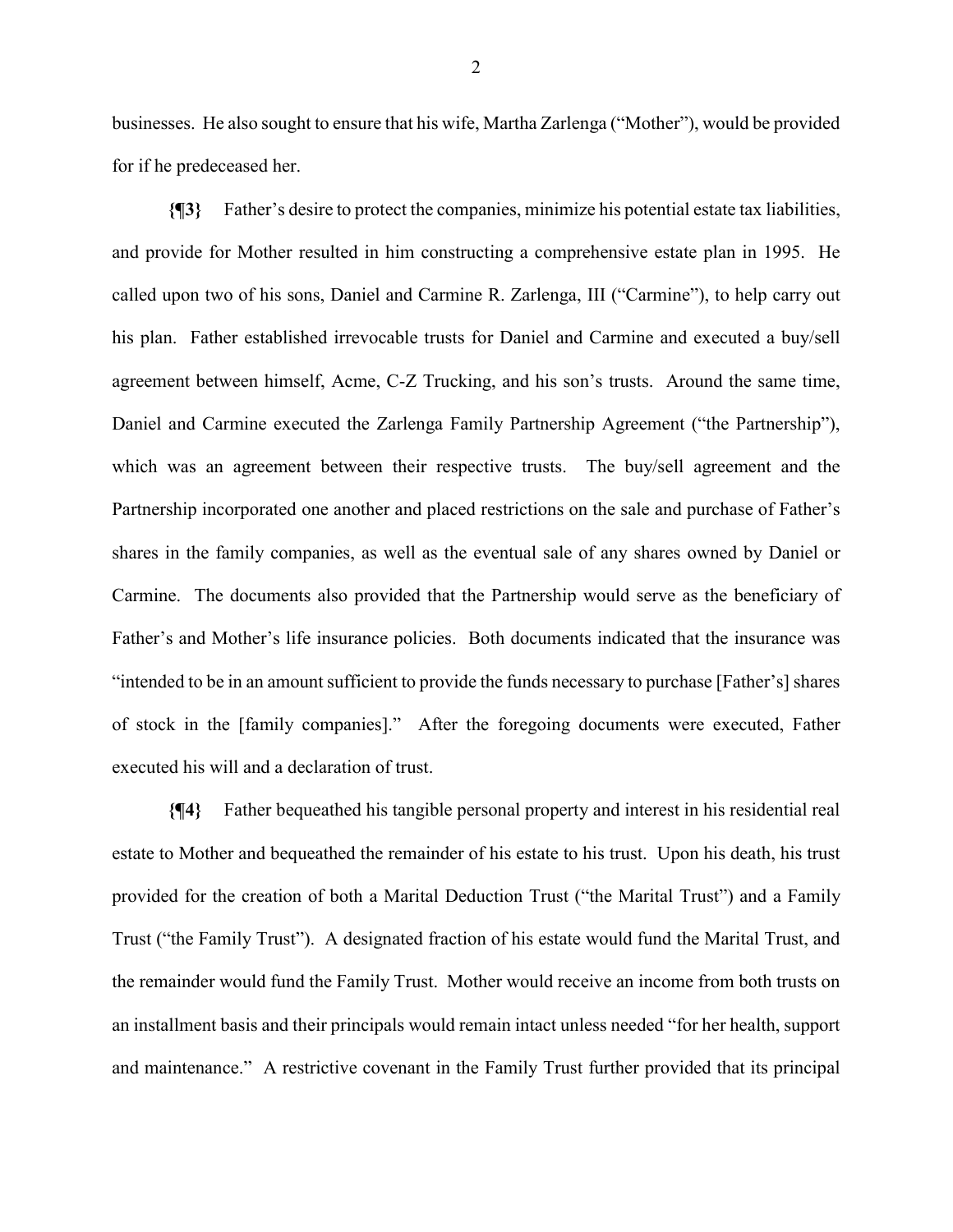could not be distributed for Mother's care until the funds in the Marital Trust had been exhausted. Upon Mother's death, the residue of Father's trust would be divided equally among their seven children.

**{¶5}** Father designated Daniel and Carmine co-trustees of his trust. He also designated Daniel trust advisor "for the purpose of approving of all trust investments, sales and purchases" and for "vot[ing] all shares of any closely-held corporation stock, other than that of [C-Z Construction], held in the Trust." When Father died in 2003, his controlling interest in each of the family companies transferred to his trust. Daniel became president of each company and owned approximately 20% of their shares, but the trust held the remaining 80%. Father's trust also had limited liquidity because a significant portion of its assets were Father's shares in the companies. Father's original estate plan called for those shares to be held by the trust until Mother died. At that point, the shares could be purchased by the surviving shareholder(s).

**{¶6}** In 2005, Daniel and Carmine decided to expedite the sale of stock in the companies that was set to occur upon Mother's death. They planned for each company to purchase its stock from the Marital Trust and/or Family Trust. Their plan meant that Daniel would essentially be able to control 100% of the stock (i.e., by owning 20% and running the companies that owned 80%) and the trusts would increase their liquidity to better provide for Mother during her lifetime. To execute their plan, the companies and the trusts entered into a series of agreements:

> Acme signed a promissory note with the Family Trust, as well as a stock redemption agreement and stock pledge agreement. Acme agreed to pay the Family Trust \$132,561, plus 6% interest, over 120 monthly installments to purchase its stock and pledged stock certificates as security for its payment obligation.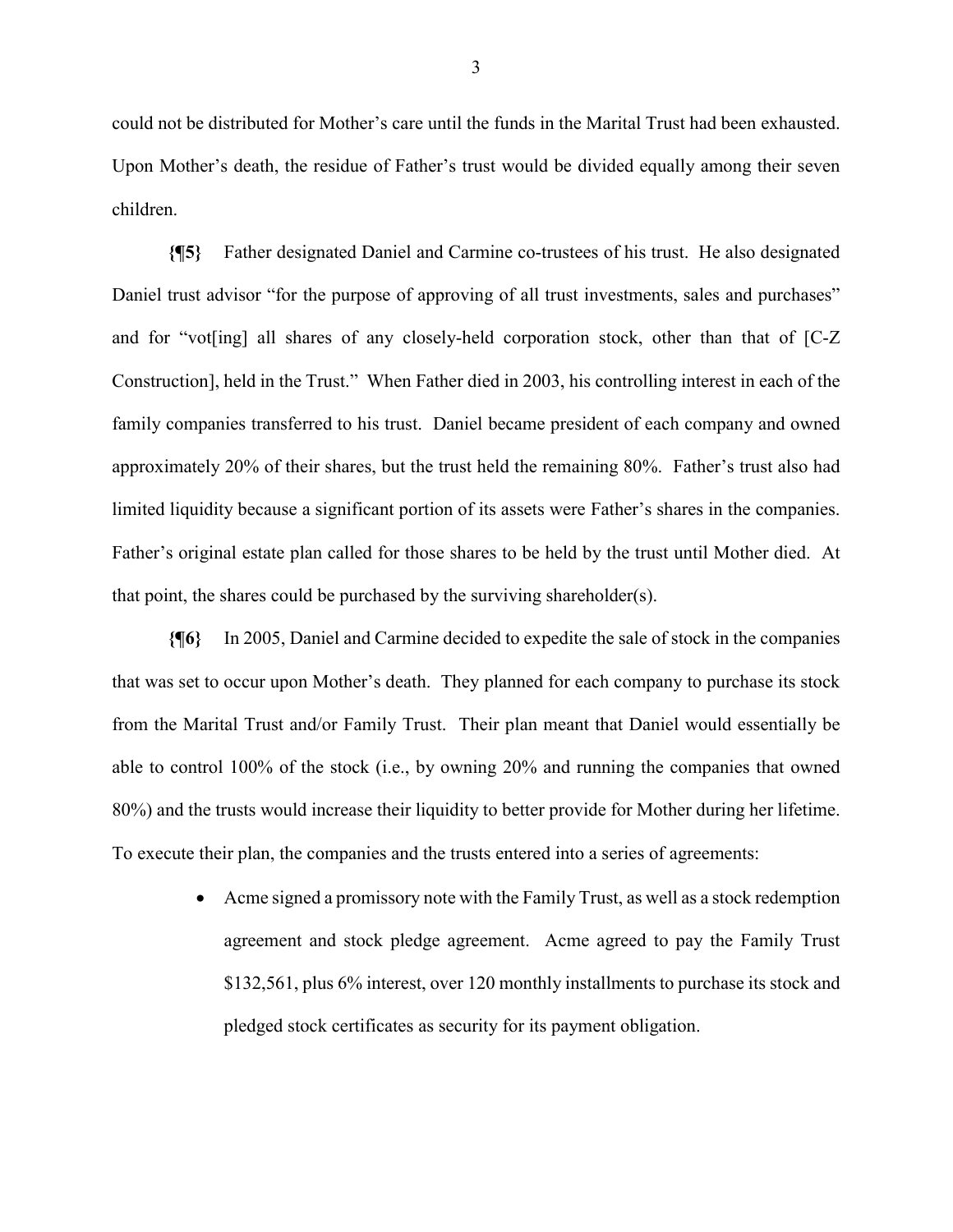- Acme signed a promissory note with the Marital Trust, as well as a stock redemption agreement and stock pledge agreement. Acme agreed to pay the Marital Trust \$252,315, plus 6% interest, over 120 monthly installments to purchase of its stock and pledged stock certificates as security for its payment obligation.
- C-Z Trucking signed a promissory note with the Marital Trust, as well as a stock redemption agreement. C-Z Trucking agreed to pay the Marital Trust \$128,506, plus 6% interest, over 120 monthly installments to purchase its stock.
- C-Z Construction signed a promissory note with the Family Trust, as well as a stock redemption agreement. C-Z Construction agreed to pay the Family Trust \$926,618, plus 6% interest, over 120 monthly installments to purchase its stock.

As part of their respective agreements, each company tendered a down payment on the purchase of its stock. The down payments were in addition to the amounts each company promised to pay by way of promissory note.

**{¶7}** Although all three companies promised to make installment payments to the trusts on their respective promissory notes, they did not follow through on their obligations. C-Z Construction failed to make a single payment on its note, Acme stopped paying on its notes by 2008, and C-Z Trucking stopped paying on its note in 2009. Each of the promissory notes contained default provisions, but neither Daniel, nor Carmine invoked those provisions when the companies failed to pay. Daniel informed Carmine that the companies were struggling financially, and neither brother wanted to see them to fail. It was Carmine's understanding that the companies would resume (or, in the case of C-Z Construction, begin) paying on the notes when they were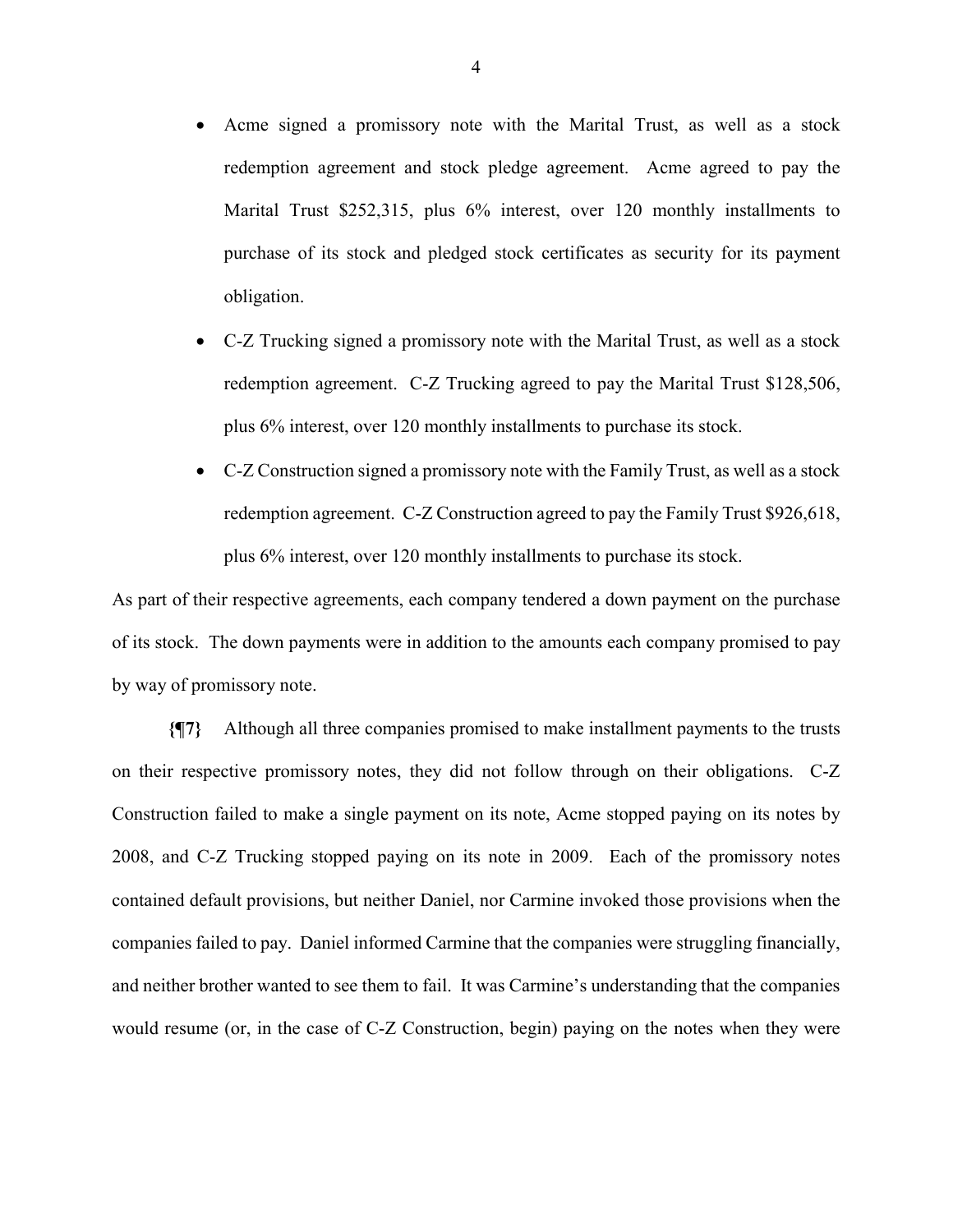financially able to do so. Moreover, he believed the Partnership would eventually be able to use Mother's life insurance proceeds to help pay off the notes.

**{¶8}** While both Carmine and Daniel enjoyed the title of co-trustee, Daniel possessed certain information that Carmine lacked. Carmine was a partner in a large law firm, lived out-ofstate, and only visited about twice a year. Because he was not involved in the family business, he lacked the financial insight Daniel enjoyed as both the president of all three companies and their controlling shareholder. Carmine also had far less contact with Mother than Daniel. Daniel and his family moved in with Mother when Father died. He, therefore, saw her regularly, had access to her financials, and was the one who counseled her regarding any important decisions. For years, Carmine essentially accepted Daniel's representations about the financial status of the companies and had limited involvement with Mother's financials or the Marital Trust and Family Trust.

**{¶9}** Sometime during the last half of 2015, Carmine received a credit card offer from the same bank that handled the Marital Trust. He created an individual account with the bank and, when he did so, the bank automatically provided him with online access to the Marital Trust account as co-trustee. Carmine then surveyed the Marital Trust account and observed a great number of distributions of which he previously had not been aware. His observations caused him to worry that Daniel had been making trust distributions of his own accord and misusing the trust assets. To confirm his suspicions and identify the extent of the misuse, Carmine hired a forensic accounting firm to investigate.

**{¶10}** Mother died while the accounting investigation was still underway. Though her life insurance proceeds were paid to the Partnership, they were not used to compensate the Marital Trust or the Family Trust for the sale of Father's stock (i.e., by paying down the outstanding balances on the promissory notes). Instead, Daniel used the majority of the funds to issue checks

5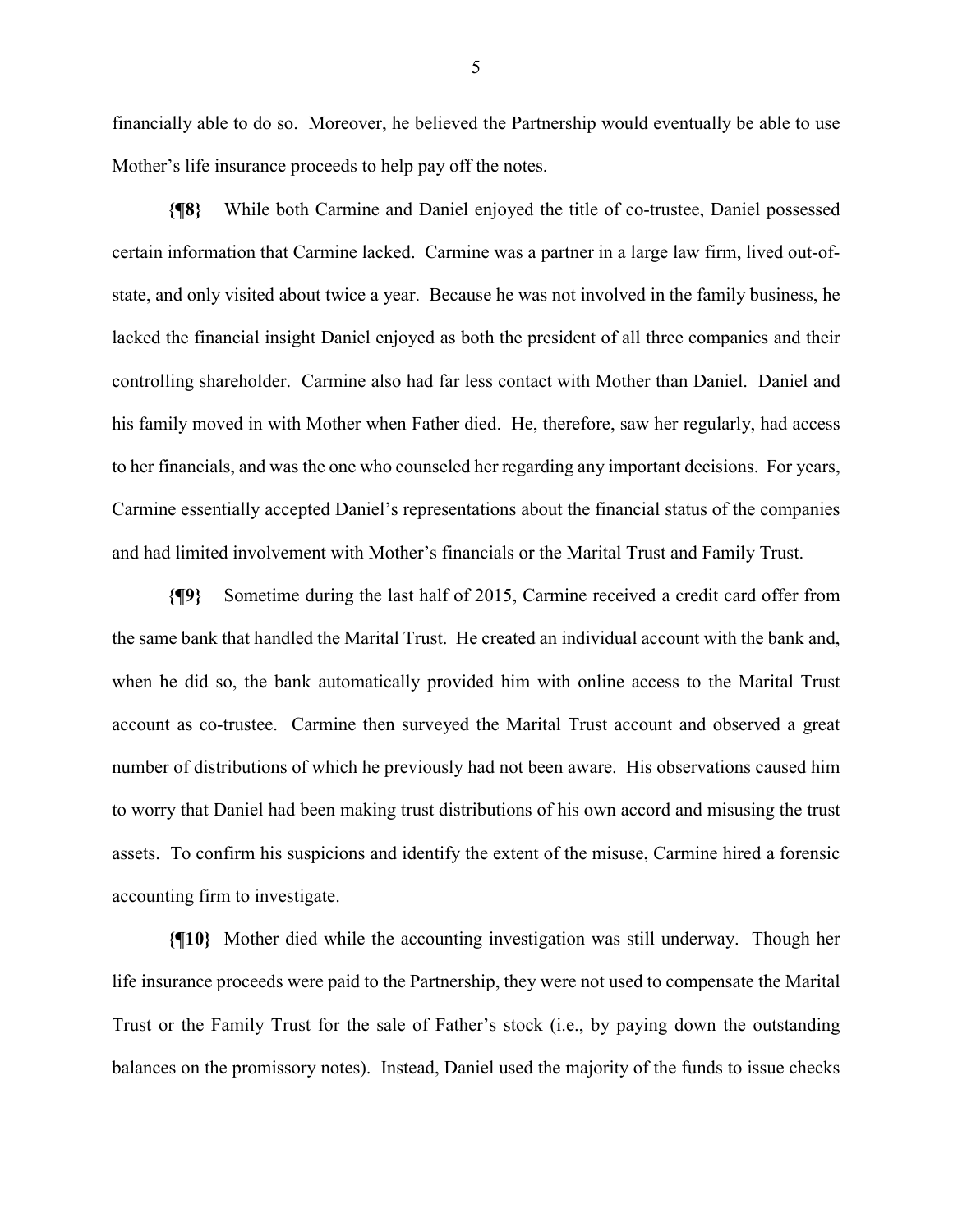to the family companies. He also used a portion of the funds to pay his rent on a condo in Florida and to make a significant down payment on a house he purchased in California.

**{¶11}** The accounting investigation concluded in August 2017 and identified numerous issues, suggesting that Daniel had mishandled funds in the Marital Trust and Family Trust, as well as Mother's personal accounts. A family meeting was held, excluding Daniel, and Carmine ultimately confronted Daniel with the information he and the forensic accounting firm had discovered. Carmine demanded that Daniel join him in declaring the promissory notes in default. He also demanded that Daniel resign as co-trustee and trust advisor. Because Daniel refused to take any of the foregoing actions, the co-trustees deadlocked. To resolve their impasse, Carmine sought judicial intervention.

**{¶12}** Carmine filed suit against Daniel, seeking to remove him as co-trustee and trust advisor and to have him account for the funds held in trust. He also moved for an interim order, pending final disposition, to remove Daniel as co-trustee and trust advisor. Carmine alleged that Daniel had allowed the family companies to default on their monthly obligations to the trusts and had wrongfully disposed of trust funds. He further alleged that Daniel had failed to initiate default proceedings against the family companies and had refused to join him in issuing notices of default, thereby creating a deadlock among the co-trustees. Carmine maintained that Daniel had breached his duties of loyalty and impartiality by protecting his personal interests rather than honoring his obligations as co-trustee. Apart from asking the court to remove Daniel as co-trustee and trust advisor and have him account for the trust funds, he asked that Daniel be ordered to reimburse the trust and/or him (Carmine) for any wrongfully disposed funds, the costs of the investigation and suit, and attorney fees.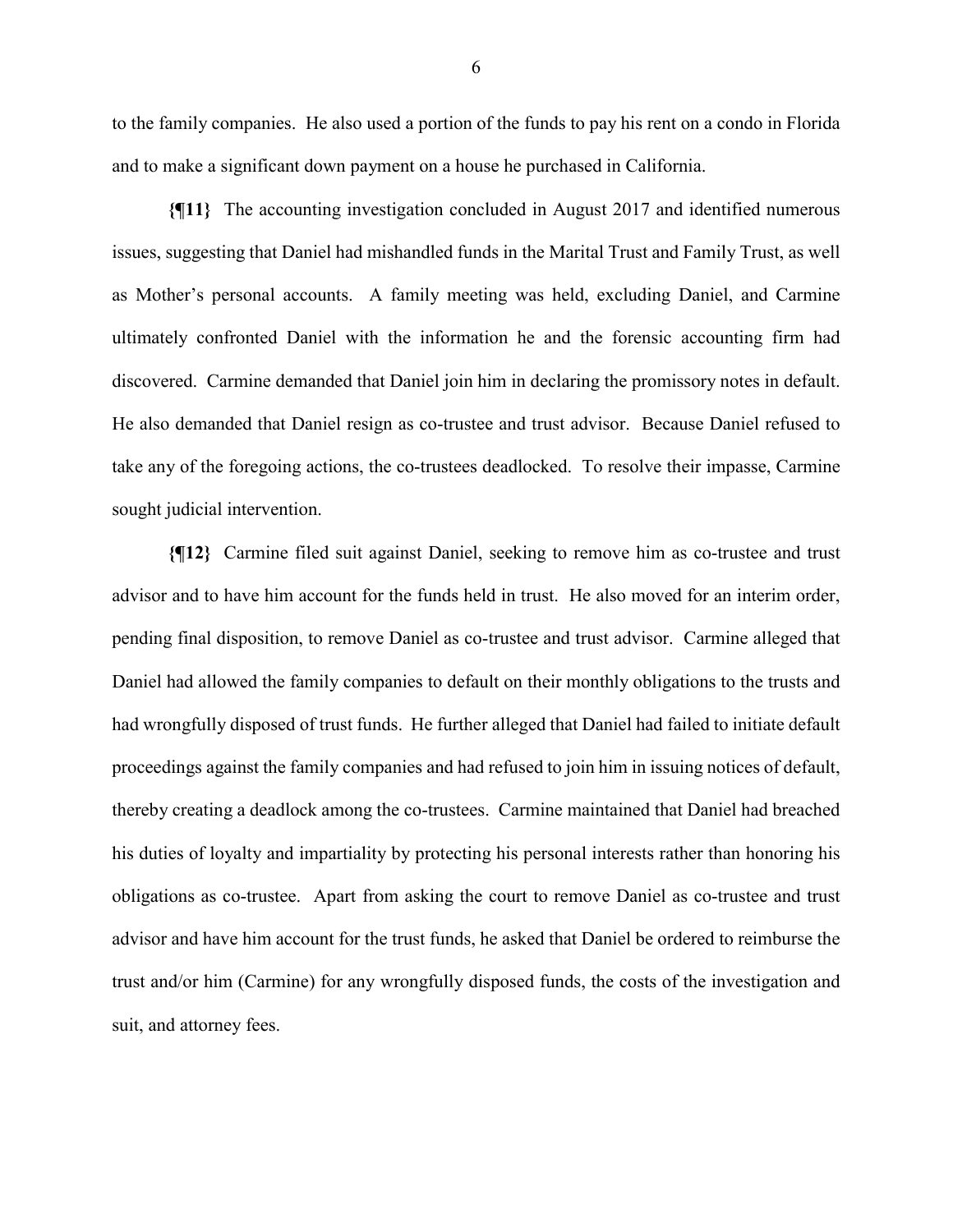**{¶13}** Daniel answered the complaint, opposed the motion to remove him as co-trustee and trust advisor, and moved the court to join his remaining siblings to the suit as persons needed for a just adjudication. It was his position that he had been forced to use personal and/or company funds to provide for Mother at numerous points and that any distributions he made from the trusts or the Partnership were in the nature of reimbursements for monies previously expended on her care, support, or maintenance. Before the court responded to Daniel's motion for joinder, Carmine filed an amended complaint along with his and Daniel's five other siblings. Two of those siblings settled with Daniel before trial and assigned him their interests in Father's trust. Consequently, the suit proceeded with Carmine and three of his siblings as named plaintiffs and Daniel as the named defendant.

**{¶14}** The trial court held a hearing on the motion to remove Daniel as co-trustee and trust advisor. As a result of the hearing, the assets of the trust were frozen, and Daniel was ordered to prepare an accounting of the Martial Trust and the Family Trust and any payments he made from his personal account to benefit Mother. Additionally, the court ordered him and Carmine to issue notices of default on the promissory notes so that the trust could prepare to collect sums owed on the notes from the family companies. The court temporarily suspended Daniel as trust advisor and enjoined him from selling or disposing of any company assets without order of the court.

**{¶15}** Daniel provided an accounting of the Family Trust and the Martial Trust, and the court scheduled the matter for a bench trial. Following the trial, both parties submitted post-trial briefs, and the trial court issued its decision. The court determined that Daniel had breached his fiduciary duties as co-trustee in several respects, by failing to administer the trust, failing to remain impartial and loyal to the trust, failing to enforce claims on behalf of the trust, and failing to keep the trust beneficiaries informed. The court removed him as co-trustee and trust advisor.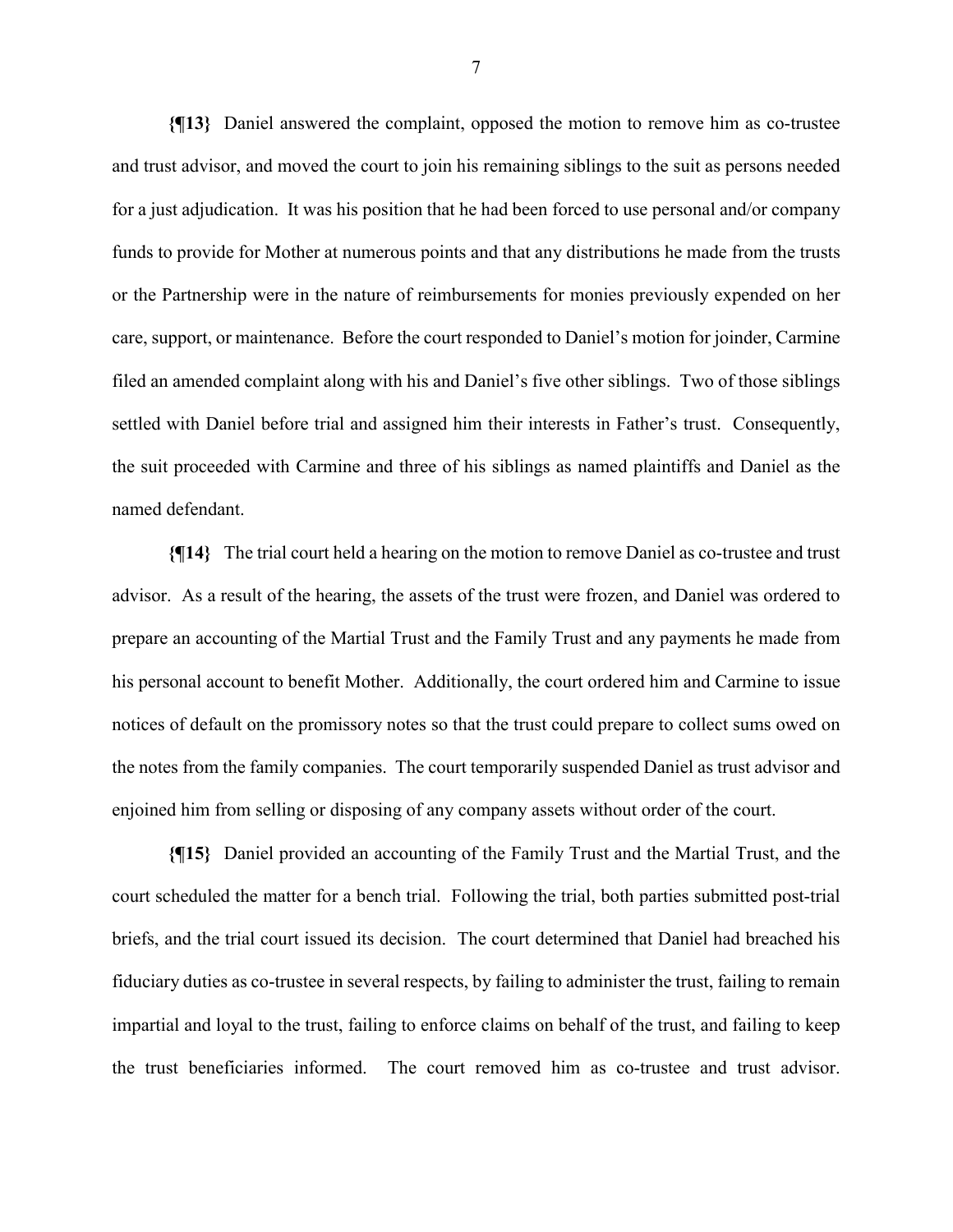Additionally, it ordered him to redress his breaches of trust by: (1) repaying the Marital Trust \$140,000 for monies improperly distributed; (2) repaying the Family Trust \$41,000 for monies improperly distributed; and (3) paying the Marital Trust \$2,712,834 for the monies due and owing on the promissory notes he signed on behalf of the family companies. The court denied Carmine's request to have Daniel pay his reasonable attorney fees or the cost of the forensic accounting investigation.

**{¶16}** Daniel now appeals from the judgment of the trial court and raises six assignments of error for our review. Because several of his assignments of error are interrelated, we consolidate them for purposes of our decision. Further, for ease of analysis, we reorder several of the assignments of error.

### II.

#### **ASSIGNMENT OF ERROR IV**

THE TRIAL COURT ABUSED ITS DISCRETION WHEN IT REMOVED DANIEL ZARLENGA AS CO-TRUSTEE OF THE CARMINE R. ZARLENGA, JR. REVOCABLE LIVING TRUST.

#### **ASSIGNMENT OF ERROR V**

THE TRIAL COURT ERRED AS A MATTER OF LAW WHEN IT CONCLUDED THAT DANIEL ZARLENGA ACTED IN HIS OWN BEST INTERESTS BY NOT TAKING THE STEPS NECESSARY TO PROTECT AND COLLECT THE MONIES DUE TO THE TRUSTS ALL WHILE STILL ENJOYING THE USE AND BENEFITS THAT CAME FROM OWNING AND OPERATING THE BUSINESSES.

**{¶17}** In his fourth and fifth assignments of error, Daniel challenges the trial court's

finding that he acted in his own best interest and its ultimate decision to remove him as co-trustee

and trust advisor of Father's trust. For the following reasons, we reject his arguments.

**{¶18}** "Probate Courts have a wide discretion in the appointment and removal of trustees

\* \* \*." *In re Labold's Will*, 148 Ohio St. 332, 339 (1947). As such, appellate courts review a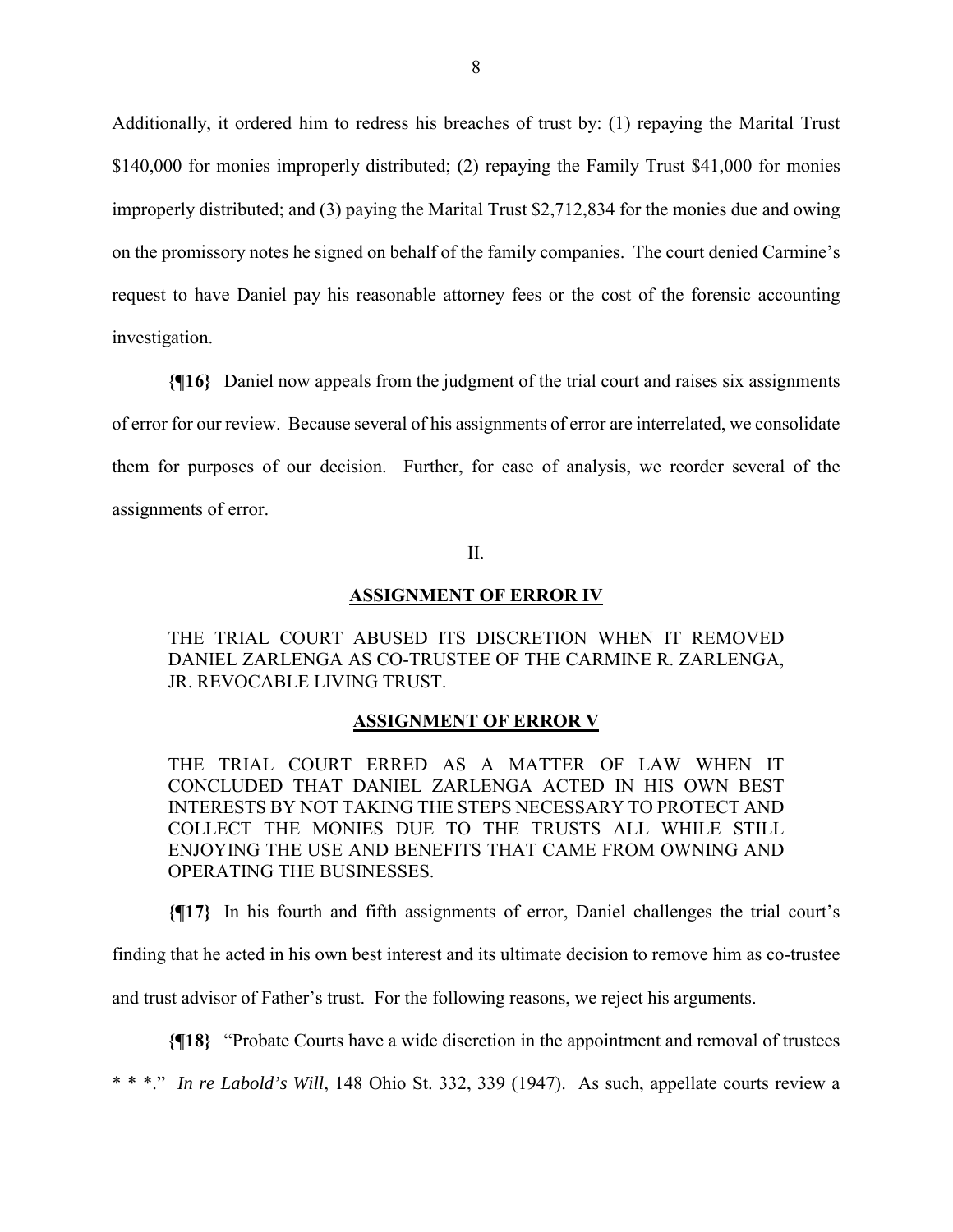probate court's decision to remove a trustee for an abuse of discretion. *See In re the Trust Created Under Item IV of the Last Will and Testament of Watson* ("*In re Watson*"), 7th Dist. Mahoning No. 03 MA 154, 2004-Ohio-7063, ¶ 19. *Accord Gorby v. Aberth*, 9th Dist. Summit No. 28021, 2017- Ohio-274, ¶ 31. An abuse of discretion means that the trial court's decision was arbitrary, unconscionable, or unreasonable. *Blakemore v. Blakemore*, 5 Ohio St.3d 217, 219 (1983). In applying the abuse of discretion standard, "[t]he appellate court cannot substitute its judgment for that of the trial court \* \* \*." *Hanick v. Ferrara*, 7th Dist. Mahoning No. 19 MA 0074, 2020-Ohio-5019, ¶ 30.

**{¶19}** A court may remove a trustee for any "serious breach of trust" or because of any "unfitness, unwillingness, or persistent failure of the trustee to administer the trust effectively" if removal of the trustee would best serve the interests of the beneficiaries. R.C.  $5807.06(B)(1)$ , (3). Additionally, a court may remove a trustee if a "[l]ack of cooperation among co<sup>[-</sup>]trustees substantially impairs the administration of the trust \* \* \*." R.C. 5807.06(B)(2). The removal of a trustee appointed by a will "'is a drastic action \* \* \* [that] should be taken only where intervention is necessary to protect the [trust's] assets.'" *In re Watson* at ¶ 22, quoting *Manchester v. Cleveland Trust Co.*, 8168 N.E.2d 745, 752 (8th Dist.1960). Nevertheless, "[t]rustees must always act in good faith and always act fairly and reasonably, and a court of equity will and can require such [behavior]." *Tomazic v. Rapoport*, 8th Dist. Cuyahoga No. 97937, 2012-Ohio-4402, ¶ 23, quoting *In re Ternansky's Estate*, 141 N.E.2d 189, 192 (9th Dist.1957). Removal is appropriate if there exists clear and convincing evidence that it is required to protect the trust. *See In re Watson* at ¶ 20. *Accord Gorby* at ¶ 31.

**{¶20}** The trial court determined that Daniel breached several of his duties as co-trustee, including his duty of impartiality, his duty of loyalty, his duty to administer the trust in good faith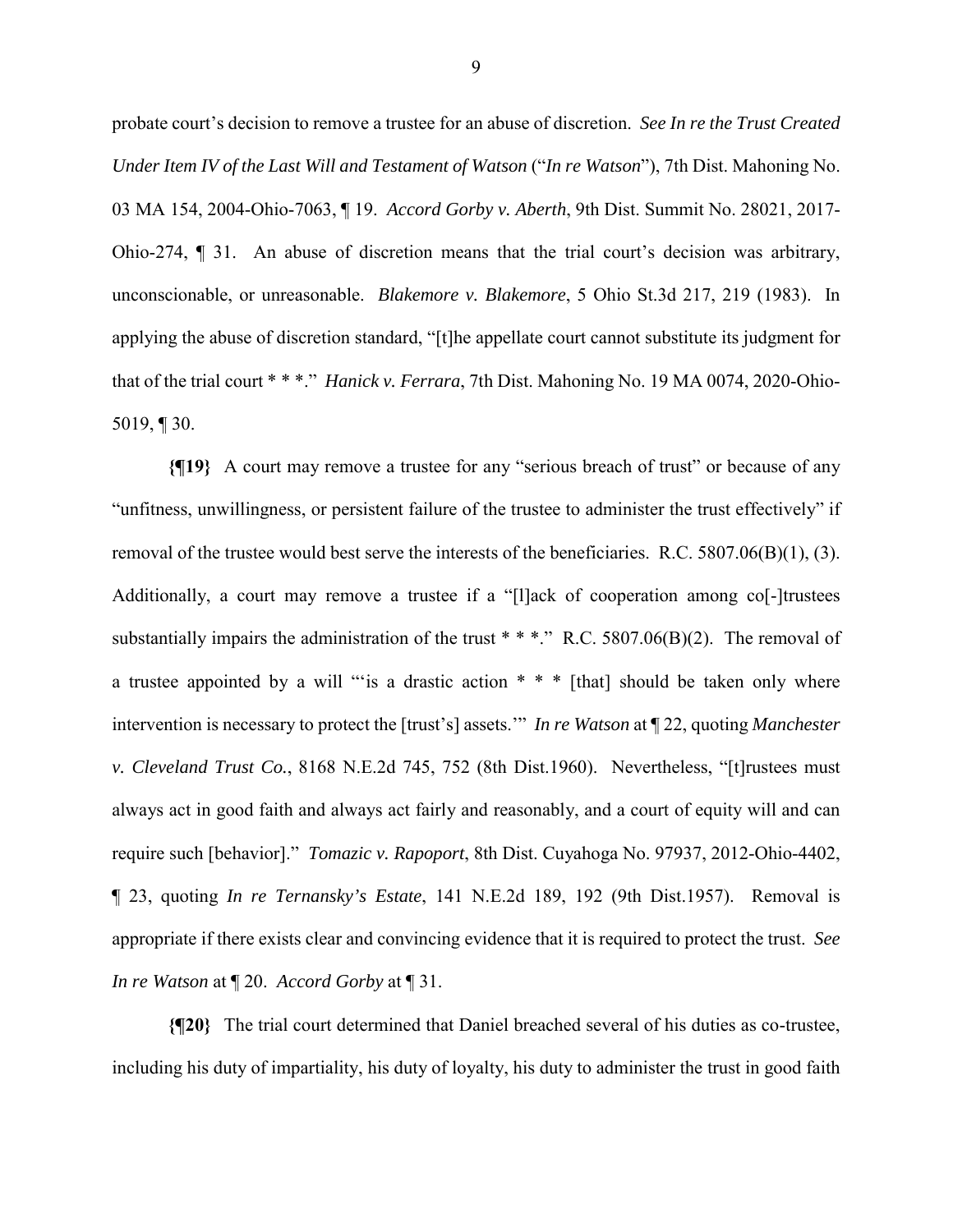for the benefit of the beneficiaries, his duty to enforce claims on behalf of the trust, and his duty to keep the beneficiaries informed. Because Daniel was both a co-trustee and the president of the family companies, the court found that he was in a unique position to know whether the companies were financially able to abide by the terms of the notes and stock redemption agreements they signed with the Martial Trust and the Family Trust. The court determined that Daniel acted in his own best interest when he allowed the agreements to proceed and withheld information about the companies from Carmine, Mother, and his other siblings. Further, the court found that he acted in his own best interest when he allowed the companies to default on their agreements and simultaneously failed (and later refused) to issue them notices of default to begin collection proceedings.

**{¶21}** The court rejected any claim on Daniel's part that payments he made or approved to benefit Mother outside the terms of Father's trust ought to have been credited as payments on the notes. The court found that Father's trust explicitly set forth how the assets in the Martial Trust and the Family trust were to be used. Nevertheless, Daniel repeatedly used the funds for other purposes. Further, the court noted that Daniel never sought to execute any type of addendum, allowing the notes to be paid by other means. The beneficiaries, therefore, never had an opportunity to approve that arrangement. In fact, the court determined, the evidence showed that Mother and the other beneficiaries were oblivious to the manner in which the trusts were being administered, as Daniel never provided them with accountings or otherwise kept them informed. The court concluded that Daniel's numerous breaches of duty warranted his removal as co-trustee and trust advisor.

**{¶22}** Daniel argues that the trial court abused its discretion when it removed him as cotrustee and trust advisor because the record reflects that he always acted in Mother's best interest,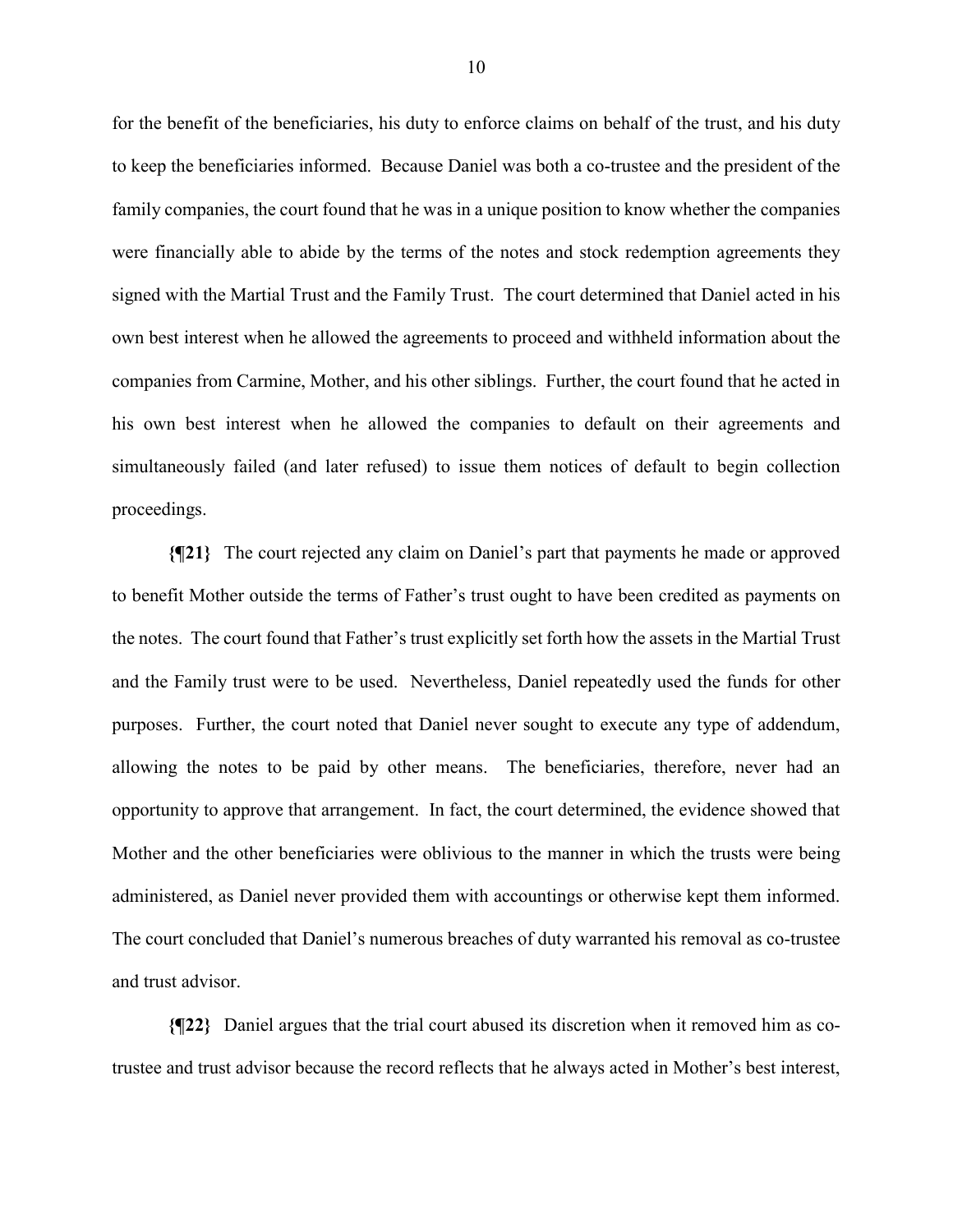thereby substantially complying with his duties to the trust. He claims that he set forth substantial evidence, showing that he and the companies spent more than \$1.2 million of their own money to benefit Mother. He also claims that there was no evidence Mother ever questioned his management of the trust, lacked for any necessities, or failed to receive income she was due. Because the sum he and the companies expended caring for Mother exceeded the debt due and owing on the promissory notes, Daniel argues, it was unreasonable for the court to conclude that he acted in his own best interest or breached his fiduciary duties.

**{¶23}** Daniel further argues that the trial court's decision was unreasonable, arbitrary, or unconscionable because it did not account for his recent actions or Carmine's failure to fulfill his own duties as co-trustee. As to his recent actions, he notes that he agreed to execute notices of default to commence collection proceedings against the family companies. Though his doing so effectively cured the deadlock between the two co-trustees, Daniel claims that his actions went unnoticed by the trial court in its decision. As to Carmine's failings, Daniel notes that Carmine approved the agreements between the family companies and the trusts and was aware that the family companies had stopped paying on the notes. He also notes that Carmine never provided any trust reports or actively managed the trust assets. According to Daniel, if he violated his duties to Father's trust, then Carmine violated those same duties by ratifying his actions and/or failing to independently administer the trust. He argues that the trial court lost its way when it blamed him for the state of the trust and ignored Carmine's failings.

**{¶24}** Carmine testified that, of his six siblings, Daniel was the only one who pursued a career with the family companies. After Father died and his stock transferred to his trust, it was Carmine's idea to expedite the sale of his stock to the companies. He testified that Daniel was "very interested" in that idea because he "felt like he had money[ and] the companies were doing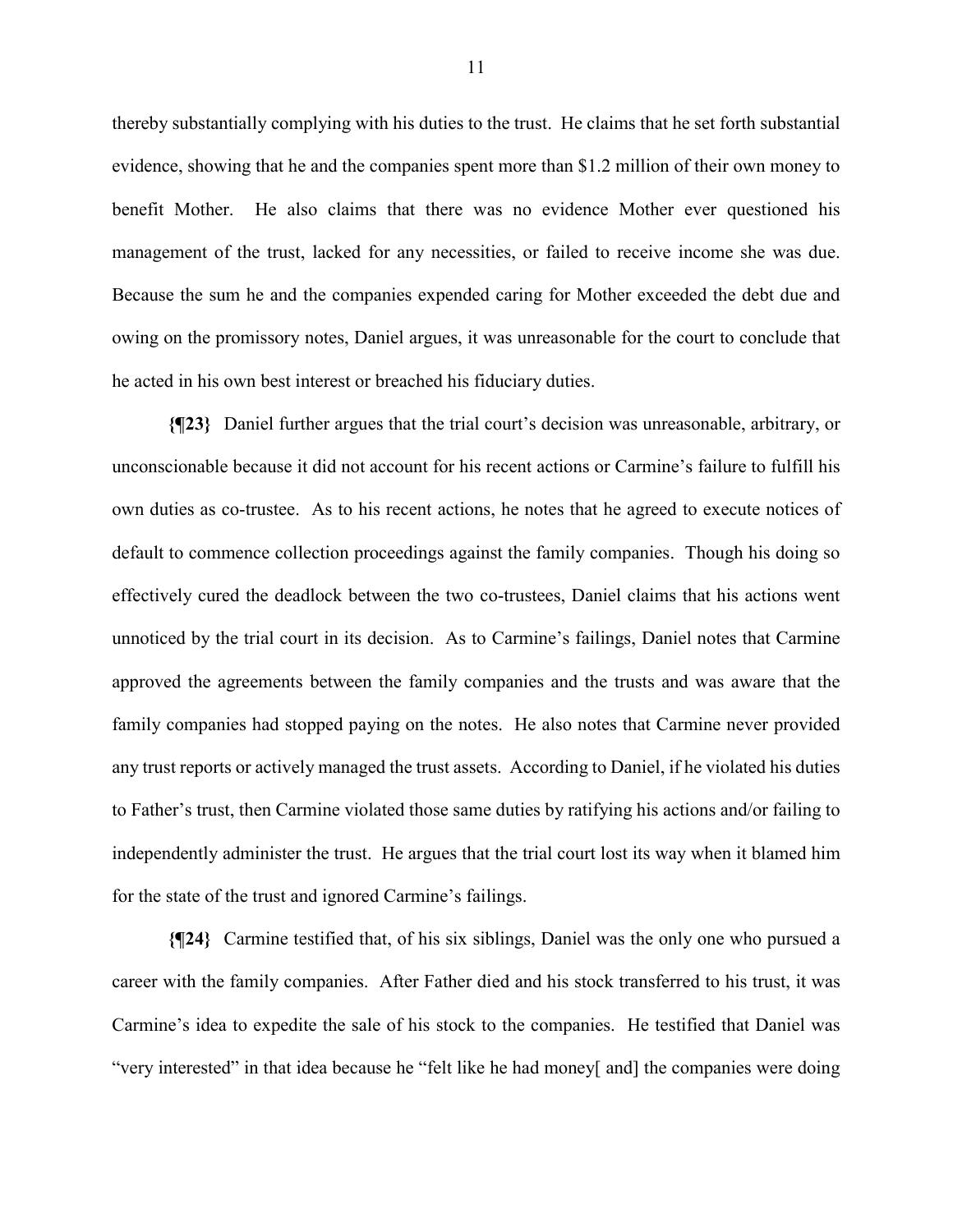well \* \* \*." Accordingly, the stock was valued and, under Daniel's direction, Acme, C-Z Trucking, and C-Z construction entered into several agreements with the Marital Trust and/or Family Trust for the purpose of purchasing Father's stock.

**{¶25}** Carmine testified that, around 2009 or 2010, Daniel spoke to him about the family companies struggling financially due to the recession. Carmine agreed that the companies should suspend payment on the notes because he knew it was Father's wish that they survive. He testified that he came to town at least twice a year and would speak to Daniel each time about the businesses. According to Carmine, Daniel always told him the companies were doing poorly and it was not possible for them to resume payment without causing "extreme financial hardship[.]" Carmine indicated that he disliked leaving the notes unpaid, but was comforted by the fact that Mother's life insurance could eventually be used to satisfy the notes. He described the insurance as a "backstop" that had always been earmarked "to purchase the stock from the trusts so that the beneficiaries \* \* \* would get compensation or some value for the stock \* \* \*."

**{¶26}** Carmine testified that, until he discovered otherwise, he believed only small disbursements were being made from the Marital Trust and the Family Trust. Those disbursements related to Mother's income payments and other small expenses such as tax return preparation. Carmine described "being horrified" when he examined the Marital Trust account sometime in 2015 and saw that many large disbursements had issued from the account. He testified that those disbursements had been made without his knowledge, and he recognized Daniel's signature on the checks that had been written.

**{¶27}** A certified fraud examiner from the company Carmine hired to conduct a forensic accounting investigation testified about the results of the investigation. He testified that, including accrued interest, the family companies owed a total of \$2,712,834 on the promissory notes they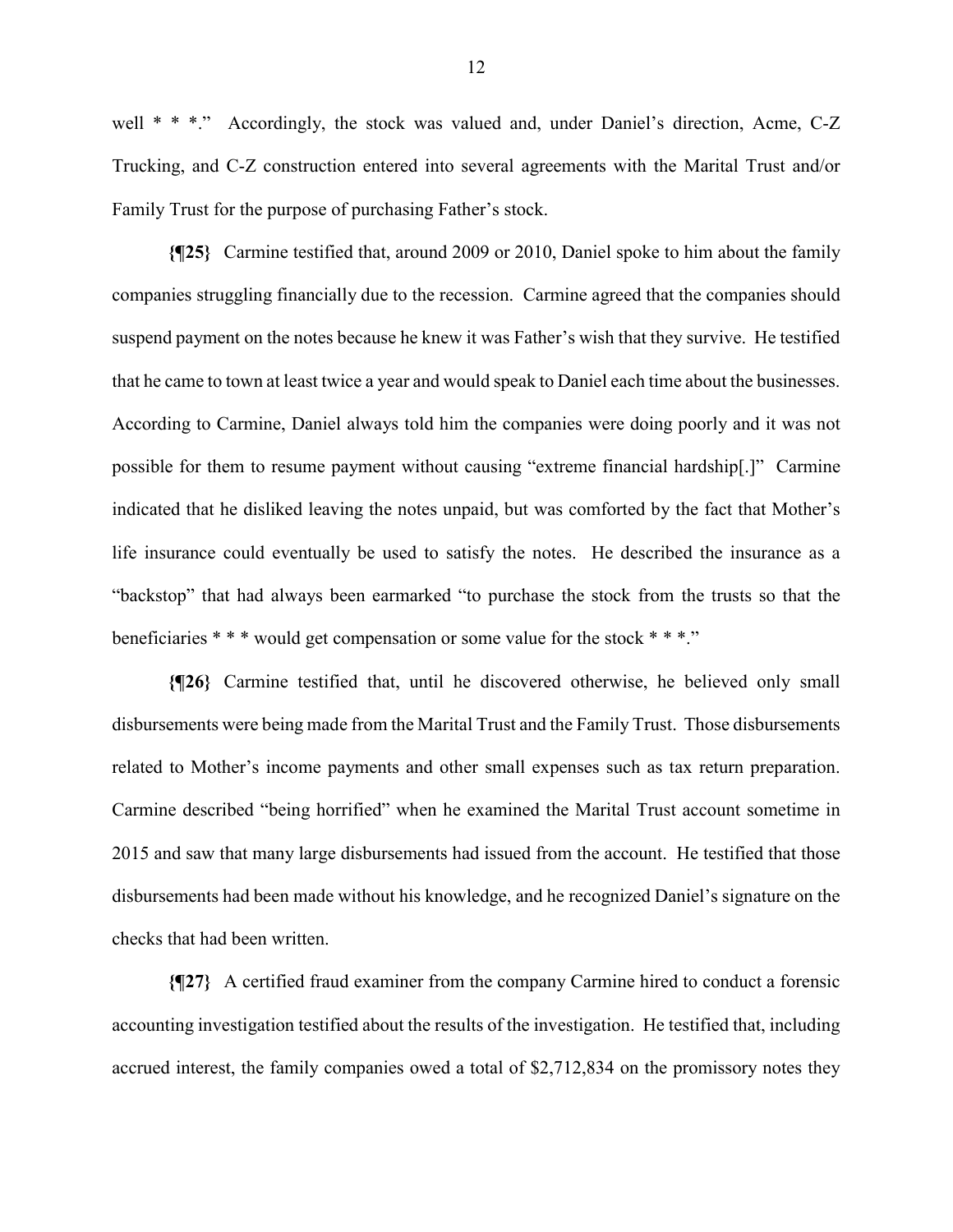signed with the trusts. Although the trusts were owed significant sums and their assets were only to be used for Mother's support or maintenance, the investigation revealed that several disbursements had been made to Acme from the Martial Trust. Specifically, the investigation revealed (1) a check written to Acme in 2008 for \$45,000; (2) a check written to Acme in 2009 for \$75,000; and (3) a check written to Acme in 2011 for \$20,000. The investigation also uncovered numerous points of concern with respect to Mother's personal accounts.

**{¶28}** The examiner testified that Mother had a personal account at Farmers Bank as well as a checking and savings account at Chase Bank. In 2015, someone withdrew more than \$17,000 from her Farmers Bank account at the bank counter. Because the withdrawal was made at the counter, no payee was identified. Even so, the examiner was unable to locate a deposit in that amount in any of Mother's other accounts. Beginning in 2008, Mother's Chase Bank accounts reflected regular payments to Chase Finance. The examiner confirmed that there was no evidence Mother had any long-term obligation with Chase Finance. Further, he testified, there was evidence Daniel had written numerous checks from Mother's Chase Bank account between 2008 and 2012. Those checks were for items such as a tuition payment to Youngstown State University, multiple payments to Acme and an affiliated company, multiple payments to the United States Treasury on behalf of Daniel and his children, and a condo association fee payment in the amount of almost \$4,000. Daniel later confirmed that the condo belonged to him.

**{¶29}** The examiner noted that Mother received a salary from Acme, but that her salary had remained relatively consistent from the time the promissory notes had been signed (i.e., 2005) until her death. Accordingly, Mother did not receive more money after the family companies stopped paying on their notes. Further, while Mother was being paid a salary by Acme, checks back to Acme were routinely being issued from her personal account. The examiner also testified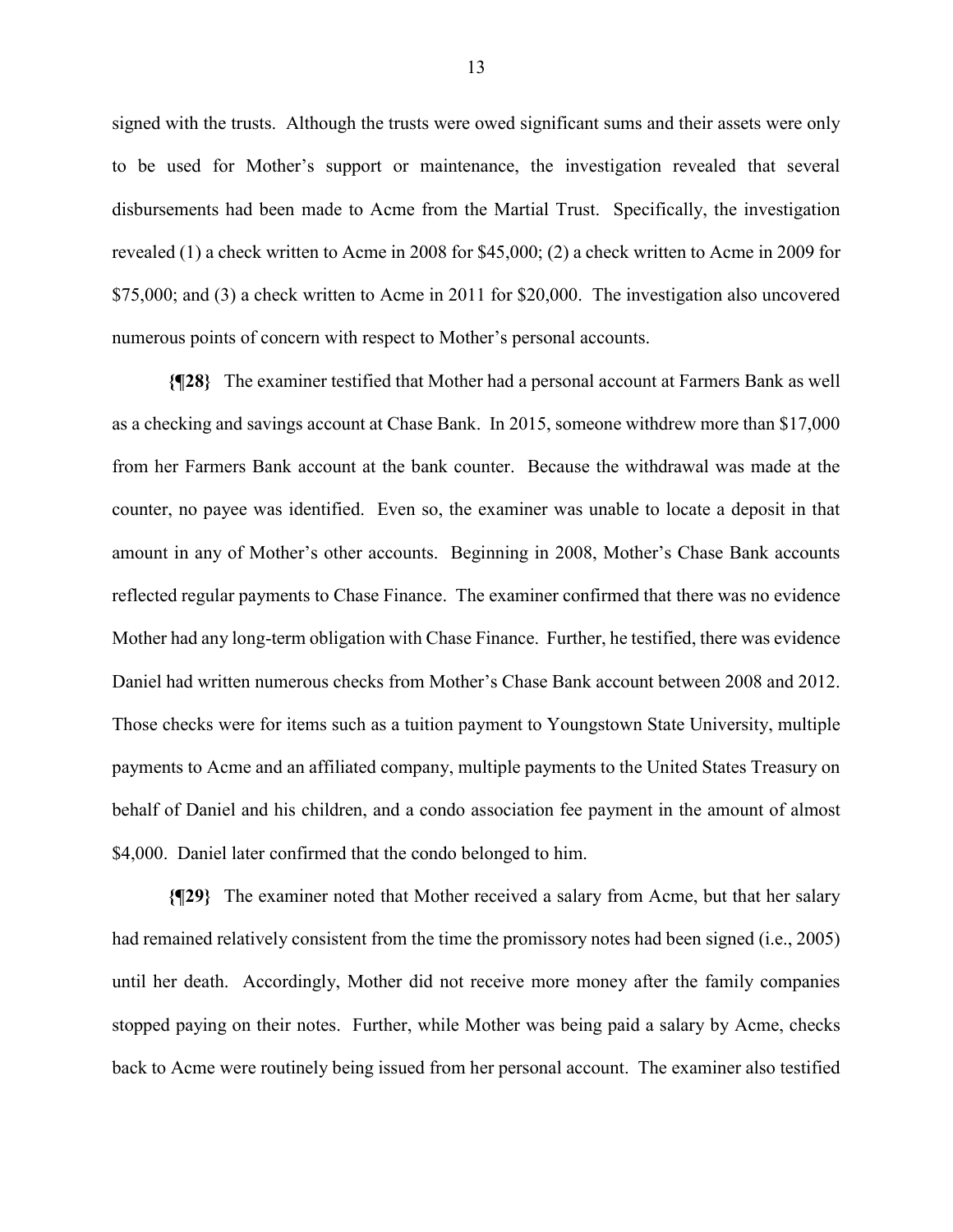that her bank records showed her taxes being paid from her personal accounts instead of the trusts. The examiner confirmed that Mother incurred a larger tax penalty as a result of receiving wages from Acme rather than larger trust payments.

**{¶30}** Carmine testified that he held a family meeting after he received the results of the accounting investigation. He then contacted Daniel and demanded that he agree to declare the promissory notes in default and/or resign as co-trustee. Carmine testified that Daniel refused to do so and essentially "stonewall[ed]" him when he asked about the irregularities the accounting investigation had identified. Additionally, Daniel refused to provide him with information about the life insurance proceeds that were paid to the Partnership when Mother died. Carmine fervently denied that he ever agreed the insurance proceeds could be used to support the family companies. He testified that the insurance money had always been earmarked to compensate the trusts for the purchase of Father's stock. Nevertheless, he discovered that Daniel had used that money, without his knowledge, to loan more than \$1.3 million to the companies. Carmine indicated that he did not even understand how the funds had been withdrawn from the Partnership account without his approval.

**{¶31}** The controller/bookkeeper for the family companies testified that they began struggling around 2008 and were in poor financial condition. He described how they had difficulty obtaining financing and how suppliers refused to extend them credit. He also testified that he was unfamiliar with the Martial Trust and Family Trust. In fact, up until Carmine filed suit, he was unaware that the companies had any obligations to the trusts.

**{¶32}** The vice president of the family companies, who was also Daniel's son, agreed that Daniel "call[ed] the shots" at the companies and decided which bills to pay. At trial, Carmine and the other plaintiffs produced a copy of an email that the vice president sent to Daniel about his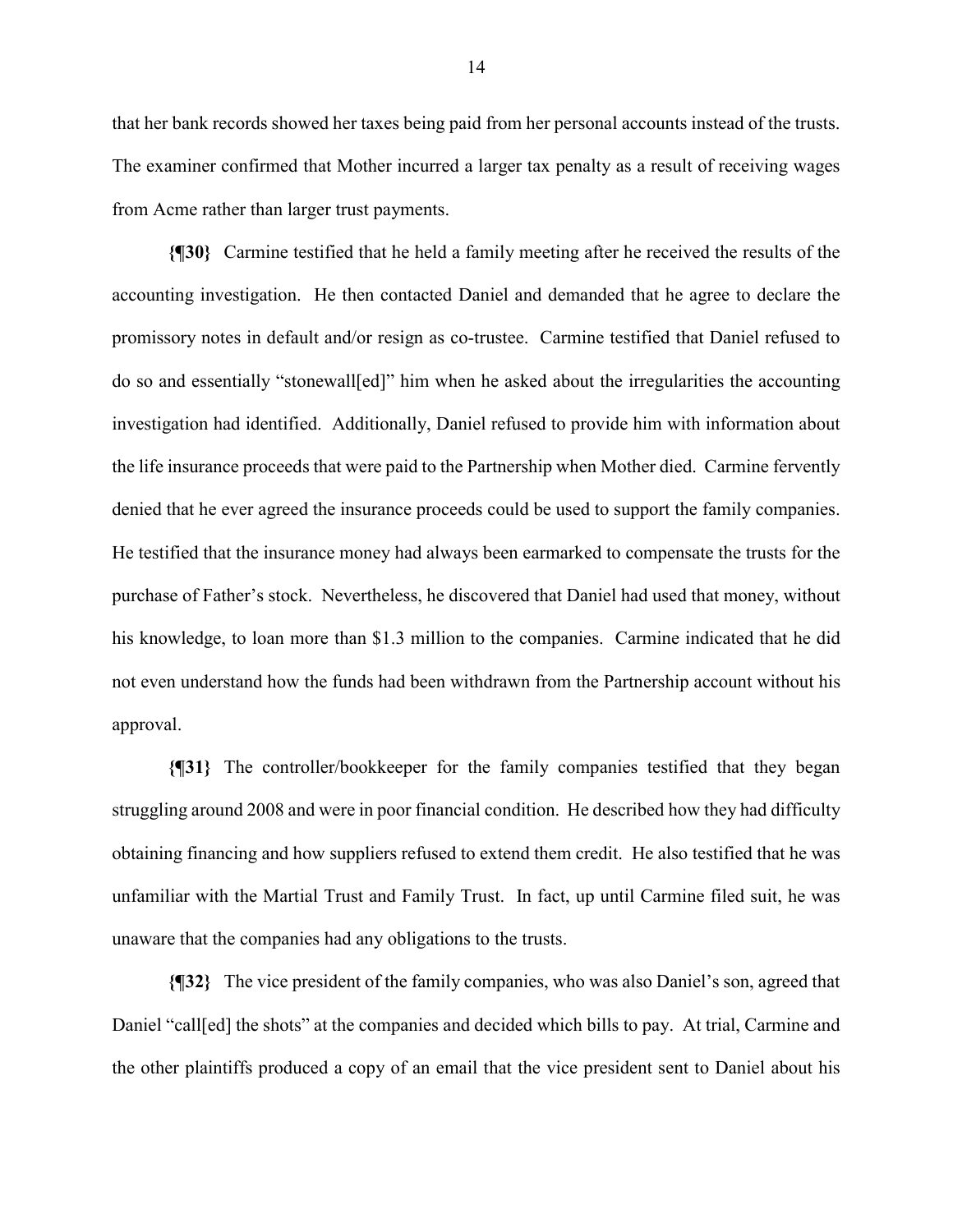spending habits. The vice president shared the email with Carmine in the wake of the family meeting. In the email, the vice president outlined how Daniel's spending habits were "off the charts" and financially ruining Acme. He accused Daniel of using the company "as [his] own personal piggy bank" to the detriment of its employees and business model. Finally, he demanded that Daniel either retire or agree to a series of demands, including shared control of the finances and prior authorization for any expenditures.

**{¶33}** At numerous points during the trial, Carmine and the other plaintiffs set forth more detailed evidence about expenditures Daniel made while he served as co-trustee. There was evidence that he expended more than  $$100,000$ <sup>1</sup> for home improvements to Mother's home after he and his family moved in, which included the addition of an attached three-car garage. There also was evidence that either the Marital Trust or Mother's personal accounts were used to issue almost \$275,000 in college tuition payments for Daniel's children, as well as a few of the other grandchildren. There was evidence that, multiple times, Daniel used the life insurance money from the Partnership to pay rent on his condo in Florida. Moreover, there was evidence that he used more than \$326,000 of that money for a down payment on a house he purchased in California.

**{¶34}** When Daniel testified, it was essentially his position that he and/or the family companies had satisfied their respective obligations to the trusts by taking care of Mother and expending their own money on her behalf. He noted that, between the time Father died and the time the promissory notes were executed, Father's trust had few liquid assets. He estimated that he spent about \$160,000 of his own money supporting Mother during that time. He further estimated that, between the time the promissory notes were executed and Mother's death, she had

 $\overline{a}$ 

<sup>&</sup>lt;sup>1</sup> It is not clear from the record whether Daniel used company funds, funds from the trusts, funds from Mother's personal accounts, or some combination of those funds to pay for the home improvements.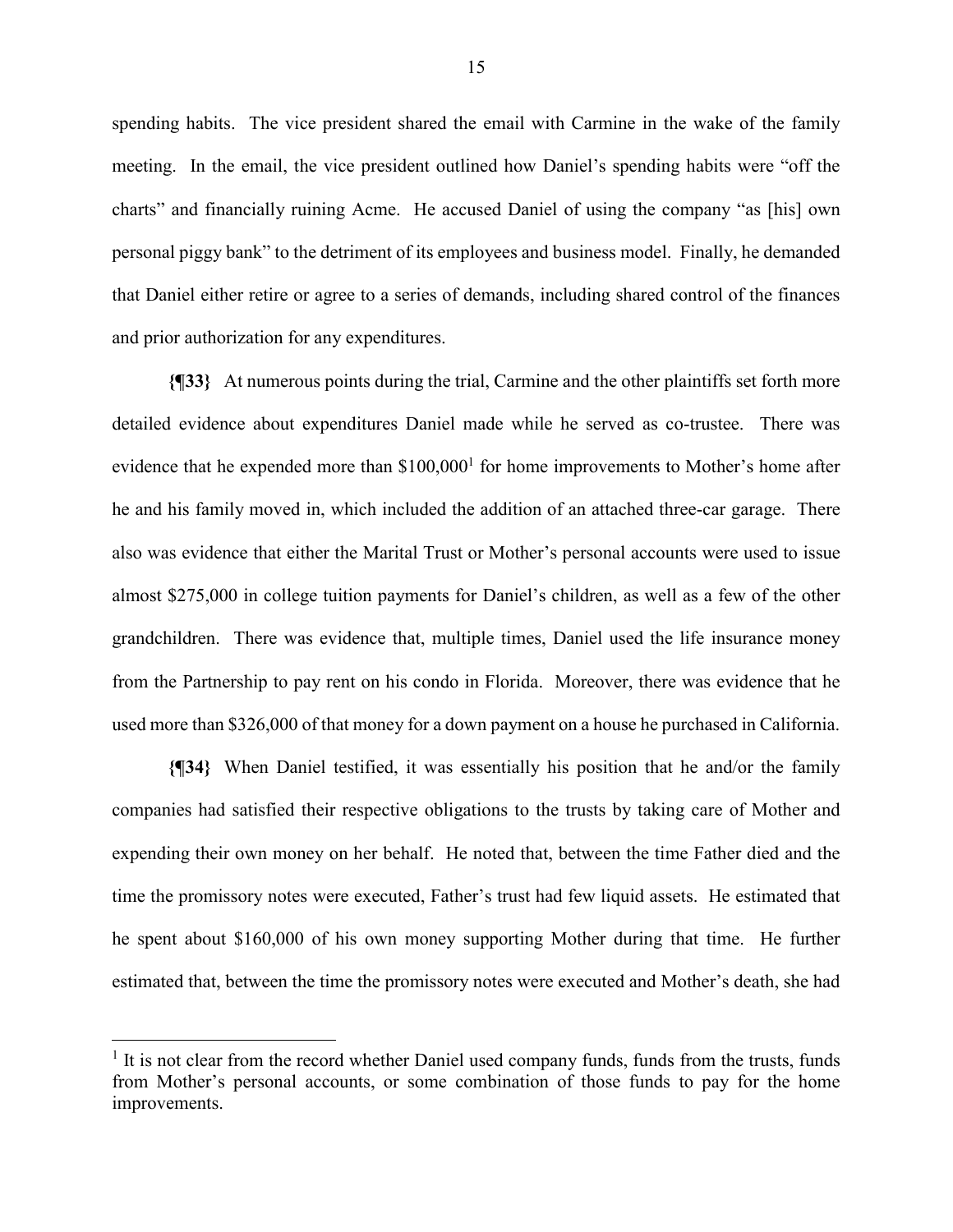almost \$1.26 million in expenses. Though the family companies stopped paying directly on their notes, Daniel claimed that he and the companies eventually paid even more than the amounts due on the notes caring for Mother. He explained that the three-car garage he had installed at her home was for her benefit, so that she could park inside and not have to worry about hitting the sides of the garage. He further explained that he made college tuition payments for her grandchildren at her direction, as she and Father always wished to be able to provide the children with an education. To the extent the trusts or Mother's personal accounts were used to make payments to Acme, Daniel indicated that those payments were to reimburse the company for money expended on Mother. Likewise, it was his understanding that his parents intended their insurance proceeds be used to reimburse the person or entity who purchased Father's stock, not to fund the trust. Daniel maintained that the funds he transferred from the Partnership and/or trusts were used either directly for Mother's benefit or to reimburse himself or the companies for monies they expended for her benefit.

**{¶35}** To the extent Daniel challenges the trial court's finding that he acted in his own best interest, we must conclude that the record contains competent, credible evidence in support of its finding. *See Eddy v. Eddy*, 7th Dist. Mahoning No. 19 MA 0094, 2020-Ohio-5020, ¶ 26 ("A trial court's findings of fact must be given due deference if supported by competent, credible evidence."). Carmine and the other plaintiffs produced significant evidence that Daniel routinely took money from the trusts, Mother's personal accounts, and the Partnership to fund either the family companies or his lifestyle. At the same time, the family companies were significantly indebted to the trusts. Daniel sanctioned the arrangement between the companies and the trusts to gain control of Father's remaining shares, despite having knowledge that it would be difficult, if not impossible, for the companies to honor their debts. Moreover, when the companies did default,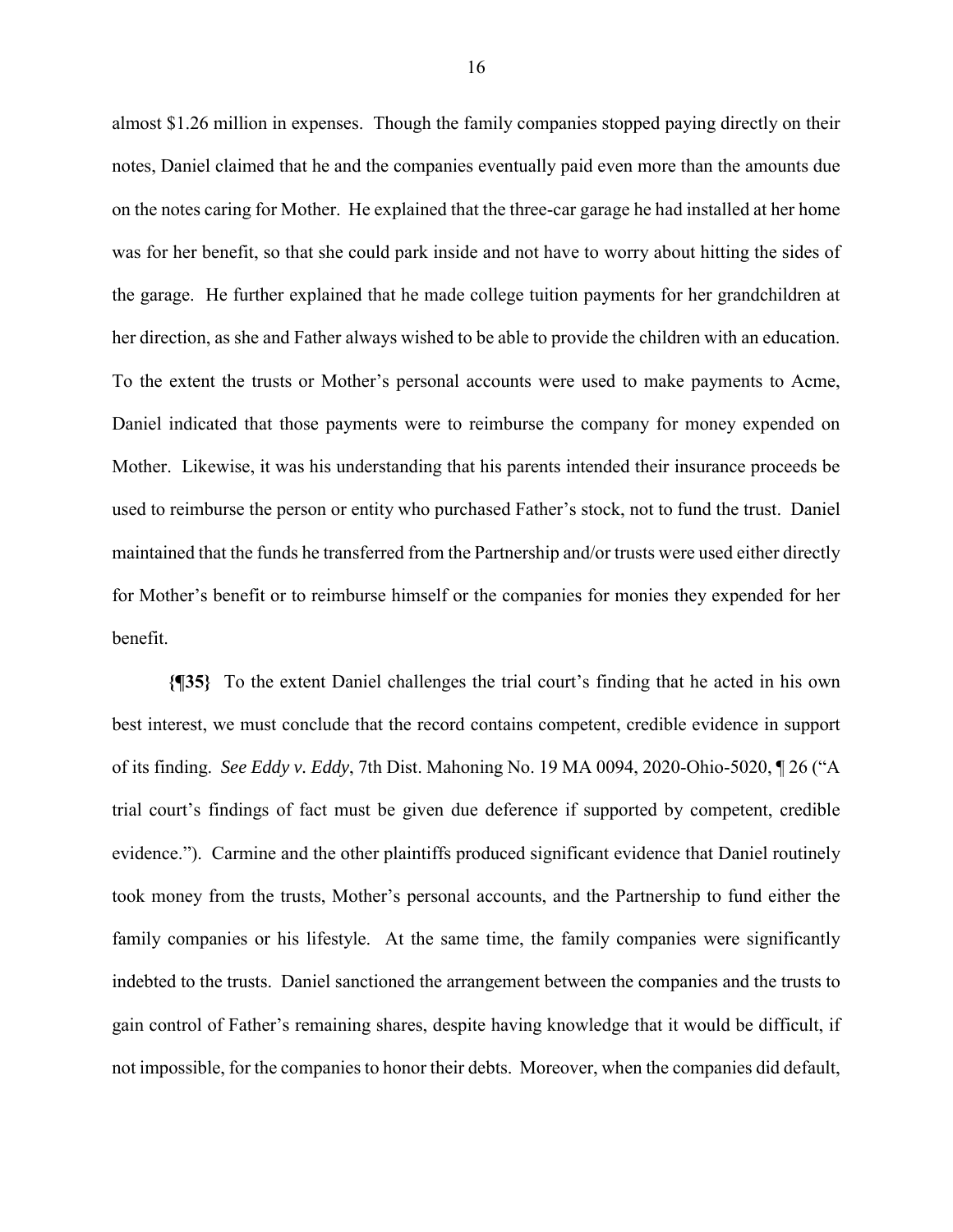he refused to hold them accountable. Because the record contains ample evidence in support of the trial court's finding that Daniel acted in his own best interest, we reject his argument that the court erred in reaching that determination. *See id.*

**{¶36}** We likewise reject Daniel's argument that the trial court abused its discretion when it removed him as co-trustee and trust advisor. *See In re Watson*, 2004-Ohio-7063, at ¶ 19. Father's trust and the buy/sell agreement expressly set out the manner in which funds from the Martial Trust, the Family Trust, and the Partnership were to be used. Despite those express terms, Daniel routinely expended funds for reasons other than Mother's "health, support and maintenance." He also failed to ensure that her life insurance proceeds were used "to purchase [Father's] shares of stock in the [family companies]" (i.e., by paying down the obligations on the promissory notes). Though Daniel claimed to have expended more money on Mother than was due on the promissory notes, neither Mother, nor any of the other beneficiaries ever agreed those expenditures would serve as credits to the trusts. In fact, Carmine recalled "being horrified" when he discovered how many expenditures Daniel had made. The trial court also was in the best position to judge Daniel's credibility on that point and reasonably could have determined that many of the expenditures he made were for his own benefit rather than Mother's. *See Delp v. Delp*, 6th Dist. Lucas No. L-16-1242, 2017-Ohio-7774, ¶27.

**{¶37}** As previously noted, a trial court may remove a trustee for a number of reasons, including any "serious breach of trust." R.C. 5807.06(B)(1). "[A] serious breach can consist of a single act which causes significant harm or involves flagrant misconduct, or a serious breach can consist of a series of smaller acts which, while not individually justifying a trustee's removal when standing alone, when viewed collectively warrant removal." *Nichols v. Bixler*, 5th Dist. Stark No. 2017CA00152, 2018-Ohio-3234, ¶ 19, citing *Kidd v. Alfano*, 2d Dist. Montgomery No. 26598,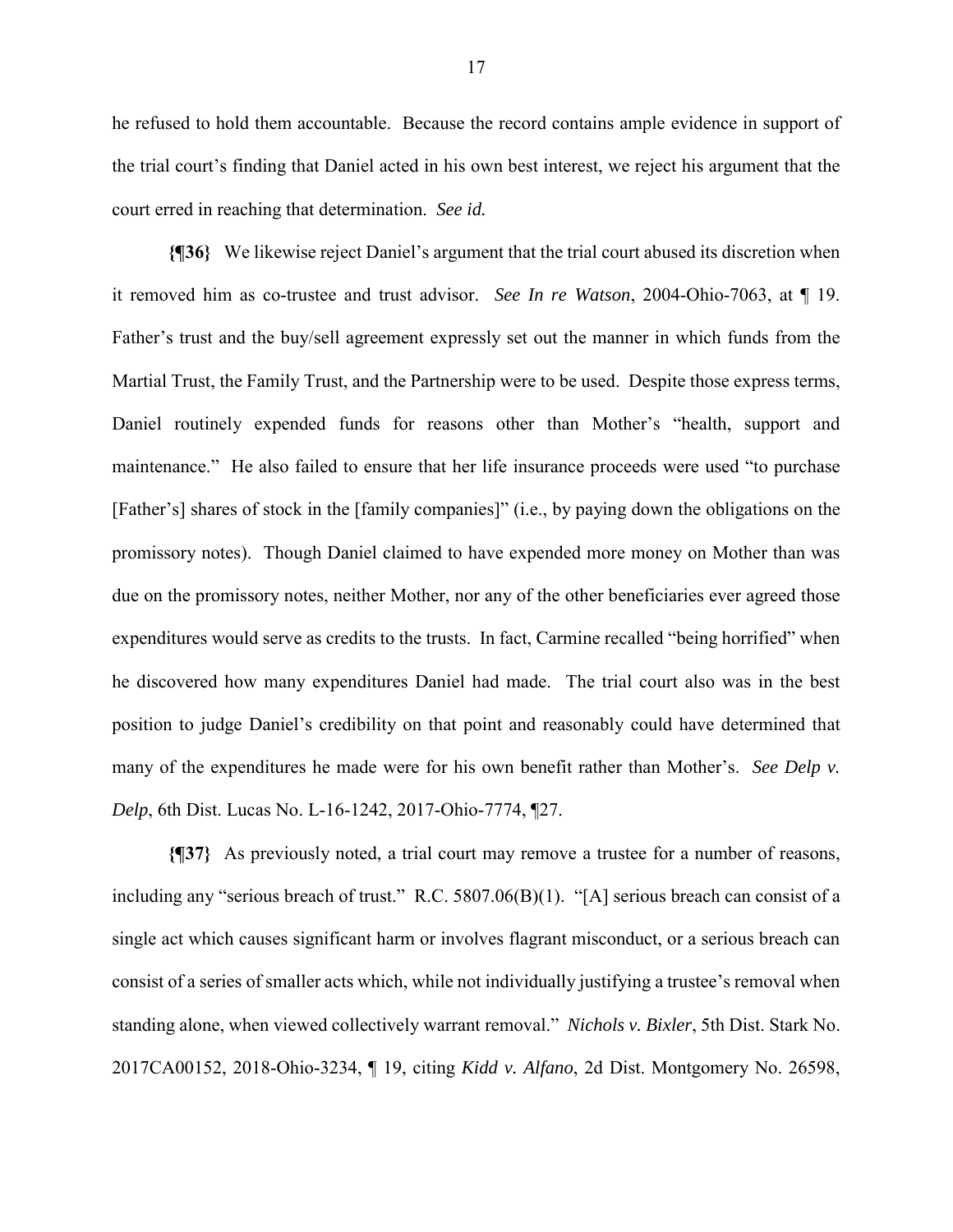2016-Ohio-7519, ¶ 37. The record supports the trial court's conclusion that Daniel routinely acted in his own best interest to the detriment of Father's trust. Even if none of his individual acts amounted to a serious breach of trust, the court reasonably could have concluded that his actions, when viewed collectively, warranted his removal. *See id.*, citing *Kidd* at ¶ 37.

**{¶38}** To the extent the trial court failed to discuss Carmine's alleged failure to fulfill his fiduciary duties, the court did not have before it a motion to remove Carmine as co-trustee. The only question before the court was whether Daniel ought to be removed. Moreover, Daniel has not explained why any breach of duty on the part of Carmine would have absolved him of the breaches he committed. *See* App.R. 16(A)(7). Carmine's actions notwithstanding, Daniel had an independent duty to act in good faith and to act fairly and reasonably on behalf of the trust. *See Tomazic*, 2012-Ohio-4402, at ¶ 23, quoting *In re Ternansky's Estate*, 141 N.E.2d at 192. The trial court reasonably determined that he breached his duties. Even if Daniel eventually agreed to issue notices of default to the family companies, he did not do so until trial. By then, significant assets held by either the trusts or the Partnership had been depleted. Upon review, we cannot conclude that the trial court abused its discretion when it removed Daniel as co-trustee and trust advisor. Accordingly, Daniel's fourth and fifth assignments of error are overruled.

#### **ASSIGNMENT OF ERROR II**

THE TRIAL COURT ERRED AS A MATTER OF LAW WHEN IT RULED THAT THE STATUTE OF LIMITATIONS DID NOT APPLY BECAUSE DANIEL ZARLENGA CAUSED THE SITUATION OF NON-PAYMENT AND SHOULD NOT BENEFIT FROM IT.

**{¶39}** In his second assignment of error, Daniel argues that the trial court erred when it failed to conclude that any claims against him for breach of fiduciary duty were subject to a fouryear statute of limitations. Because Carmine knew payments on the promissory notes had stopped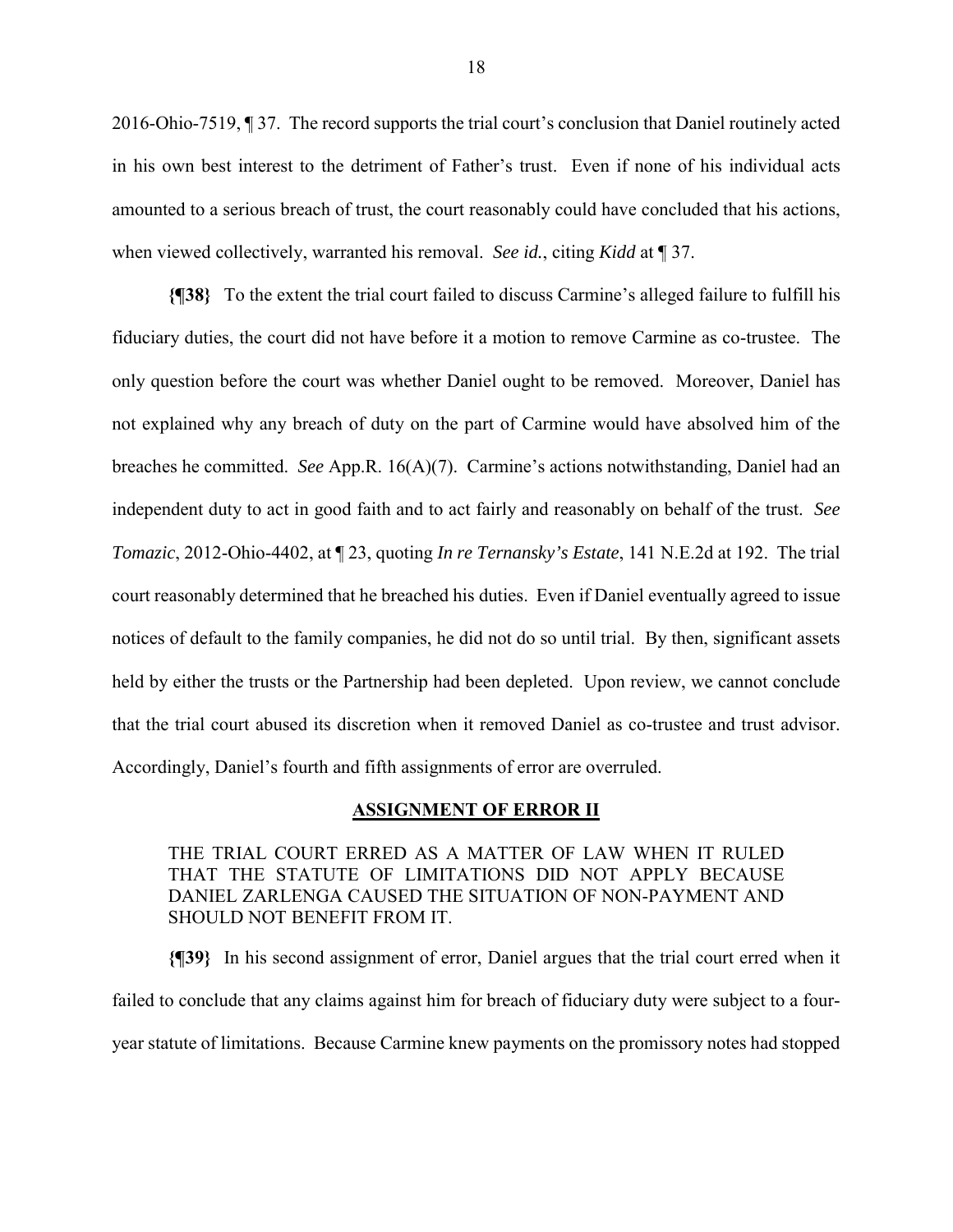by 2009, but waited until 2018 to file suit, Daniel argues that the entire action against him was time-barred. For the following reasons, we reject his assignment of error.

**{¶40}** "It is a general rule that an appellate court will not consider any error which [an aggrieved litigant] \* \* \* could have called but did not call to the trial court's attention at a time when such error could have been avoided or corrected by the trial court \* \* \*." *City of Youngstown v. Peavy*, 7th Dist. Mahoning No. 83 C.A. 37, 1984 WL 6528, \*2 (Jan. 27, 1984). "A failure to preserve an issue in the trial court waives the issue for purposes of appeal." *Mauldin v. Youngstown Water, Dept.*, 7th Dist. Mahoning No. 19 MA 0010, 2019-Ohio-5065, ¶ 11. "There is no second chance to raise arguments on appeal that should have been raised before the trial court." *Jacobs v. Dye Oil, LLC*, 7th Dist. Monroe No. 18 MO 0020, 2019-Ohio-4085, ¶ 57. *See also Taylor v. Belmont Community Hosp.*, 7th Dist. Belmont No. 09 BE 30, 2010-Ohio-3986, ¶ 32-33.

**{¶41}** In the lower court, Daniel argued that this action was barred by the six-year statute of limitations contained in R.C. 1303.16. *See* R.C. 1303.16 (containing statute of limitations for actions on promissory notes). He also argued that Carmine waived his right to enforce the notes or his suit was barred by the doctrine of laches. At no point did Daniel argue that the action was barred by a different statute of limitations.

**{¶42}** On appeal, Daniel now claims that Carmine's suit was subject to a four-year statute of limitations. He relies on *Cundall v. U.S. Bank*, 122 Ohio St.3d 188, 2009-Ohio-2523, wherein the Ohio Supreme Court held that a four-year statute of limitations applied to fraud and breach of fiduciary duty claims brought by the beneficiaries of a constructive trust. Daniel never cited to *Cundall* in the lower court or claimed that R.C. 2305.09 applied. *See* R.C. 2305.09 (setting forth a four-year statute of limitations for certain torts, including fraud). Nor has he addressed the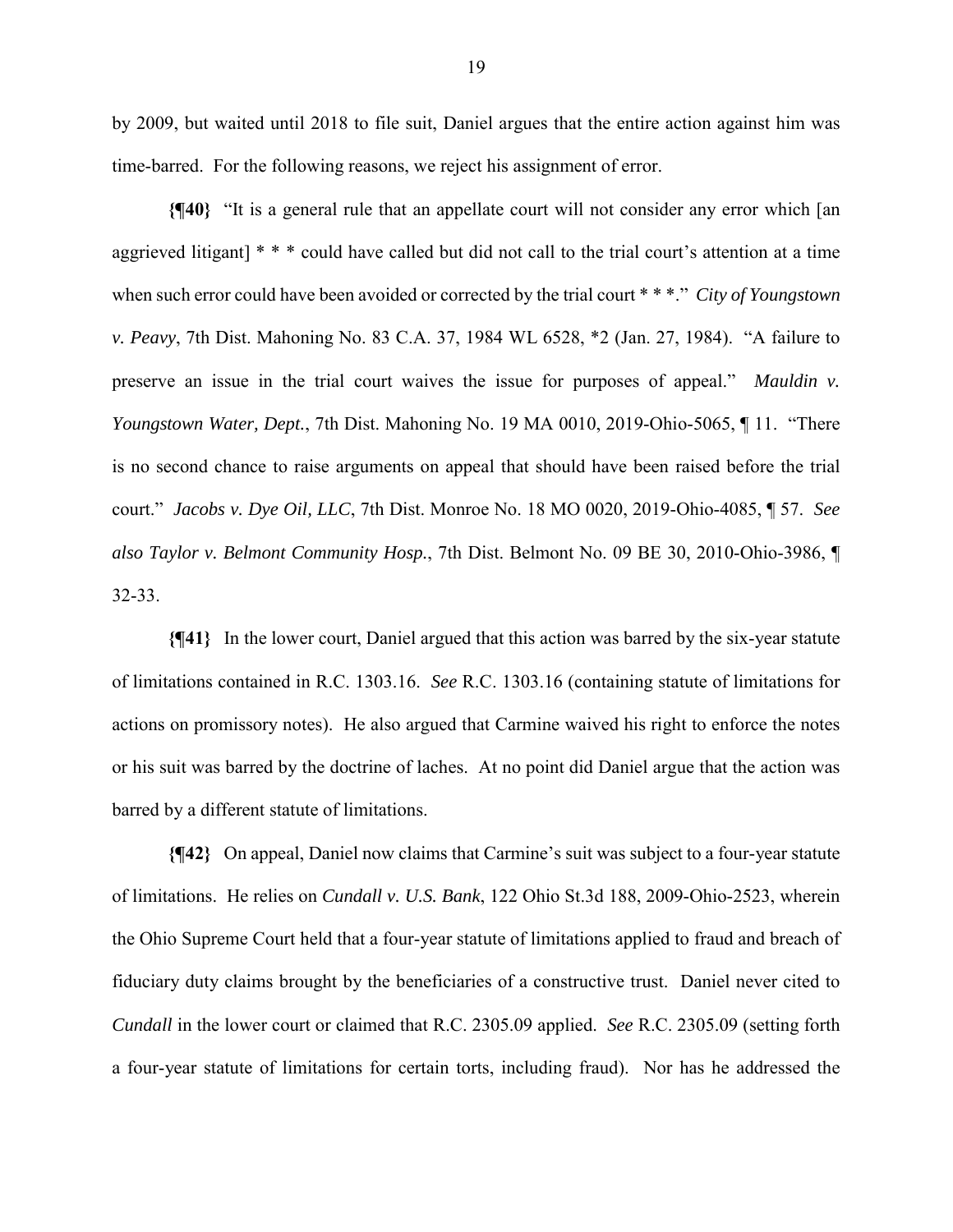application of R.C.  $5810.10$ ,<sup>2</sup> which outlines the time periods within which a beneficiary must commence a proceeding against a trustee for breach of trust. *See* R.C. 5810.05 (providing for a two-year statute of limitations in certain instances and a four-year statute of limitations in other instances).

**{¶43}** This Court will not consider Daniel's argument that Carmine's suit was subject to a four-year statute of limitations. That is because he waived his argument by failing to raise it in the lower court. *Mauldin*, 2019-Ohio-5065, at ¶ 11. The trial court never had the opportunity to consider the application of a four-year statute of limitations, and this Court will not decide the matter for the first time on appeal. *Jacobs*, 2019-Ohio-4085, at ¶ 57. *See also Taylor*, 2010-Ohio-3986, at ¶ 32-33. Accordingly, Daniel's second assignment of error is overruled.

## **ASSIGNMENT OF ERROR I**

THE TRIAL COURT ERRED AS A MATTER OF LAW WHEN IT RENDERED JUDGMENT AGAINST DANIEL ZARLENGA PERSONALLY FOR UNPAID AMOUNTS DUE ON THE PROMISSORY NOTES EXECUTED BY THE FAMILY COMPANIES.

**{¶44}** In his first assignment of error, Daniel argues that the trial court erred when it ordered him to repay the amounts due on each of the promissory notes. Because the notes were executed by the family companies rather than by him as an individual, Daniel argues, he was not personally liable on the notes. He further argues that the court's judgment is invalid because the statute of limitations on each of the notes expired before Carmine filed suit. This Court rejects his arguments.

 $\overline{a}$ 

<sup>&</sup>lt;sup>2</sup> Daniel's reply brief contains a brief reference to R.C. 5810.05(C). Yet, "a reply brief is not the proper place for assigning a new error or raising a new reason for reversing a judgment \* \* \*." *Oxford Mining Co., LLC v. Ohio Gathering Co., LLC*, 7th Dist. Belmont No. 19 BE 0016, 2020- Ohio-1363, ¶ 73.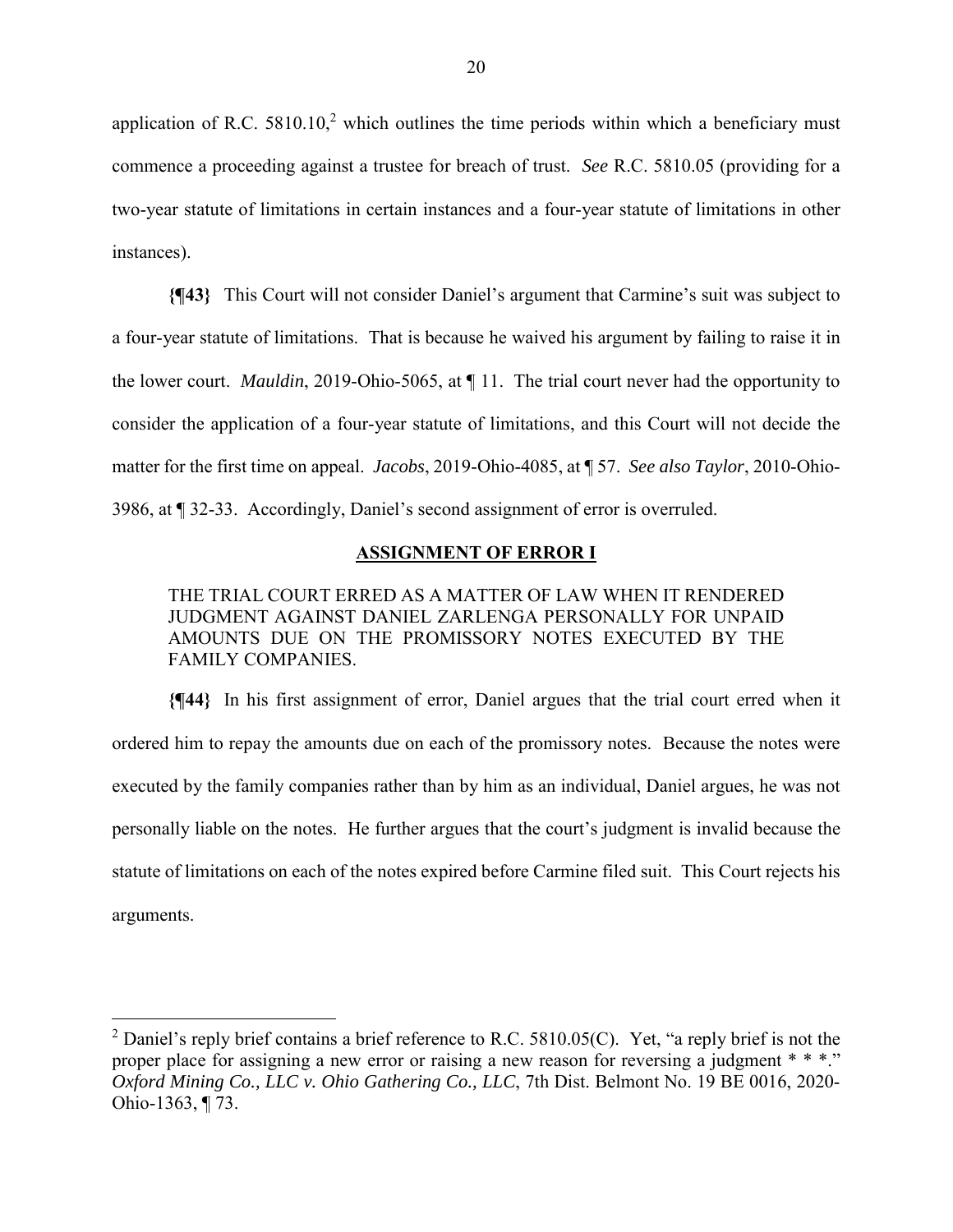**{¶45}** "The probate court has plenary power at law and in equity to dispose fully of any matter that is properly before the court, unless the power is expressly otherwise limited or denied by a section of the Revised Code." R.C. 2101.24(C). R.C. 5810.01(B)(3) expressly allows a probate court to "[c]ompel [a] trustee to redress a breach of trust by paying money, restoring property, or other means \* \* \*." Further, the Revised Code provides that

[a] trustee who commits a breach of trust is liable to the beneficiaries affected for the greater of the following:

(1) The amount required to restore the value of the trust property and trust distributions to what they would have been had the breach not occurred;

(2) The profit the trustee made by reason of the breach.

R.C. 5810.02(A)(1), (2). A probate court's decision "relative to an assessment of damages" is a discretionary one that a reviewing court will uphold absent an abuse of discretion. *In re Estate of Pizzoferrato*, 190 Ohio App.3d 123, 2010-Ohio-4848, ¶ 37 (7th Dist.).

**{¶46}** Daniel's argument that he cannot be held personally responsible for payments due on the promissory notes consists of a single paragraph. He has failed to cite to any law or offer any reasoned analysis, demonstrating that the probate court erred when it ordered him to pay the amounts due on the notes. *See* App.R. 16(A)(7). The Revised Code expressly allows probate courts to compel trustees to redress breaches of trust and restore trust assets impaired by their breaches. *See* R.C. 5810.01(B)(3) and 5810.02(A)(1), (2). Absent any meaningful argument from Daniel, this Court will not conclude that the trial court lacked the ability to render judgment against him for the same amount due on the notes. *See* App.R. 16(A)(7); *Vari v. Coppola*, 7th Dist. Mahoning No. 18 MA 0114, 2019-Ohio-3475, ¶ 8-10.

**{¶47}** To the extent Daniel argues that the statute of limitations on each note has expired, he relies on R.C. 1303.16. That statute sets forth the six-year statute of limitations that applies to actions to enforce a negotiable instrument (e.g., a breach of contract suit). *See* R.C. 1303.16. *See*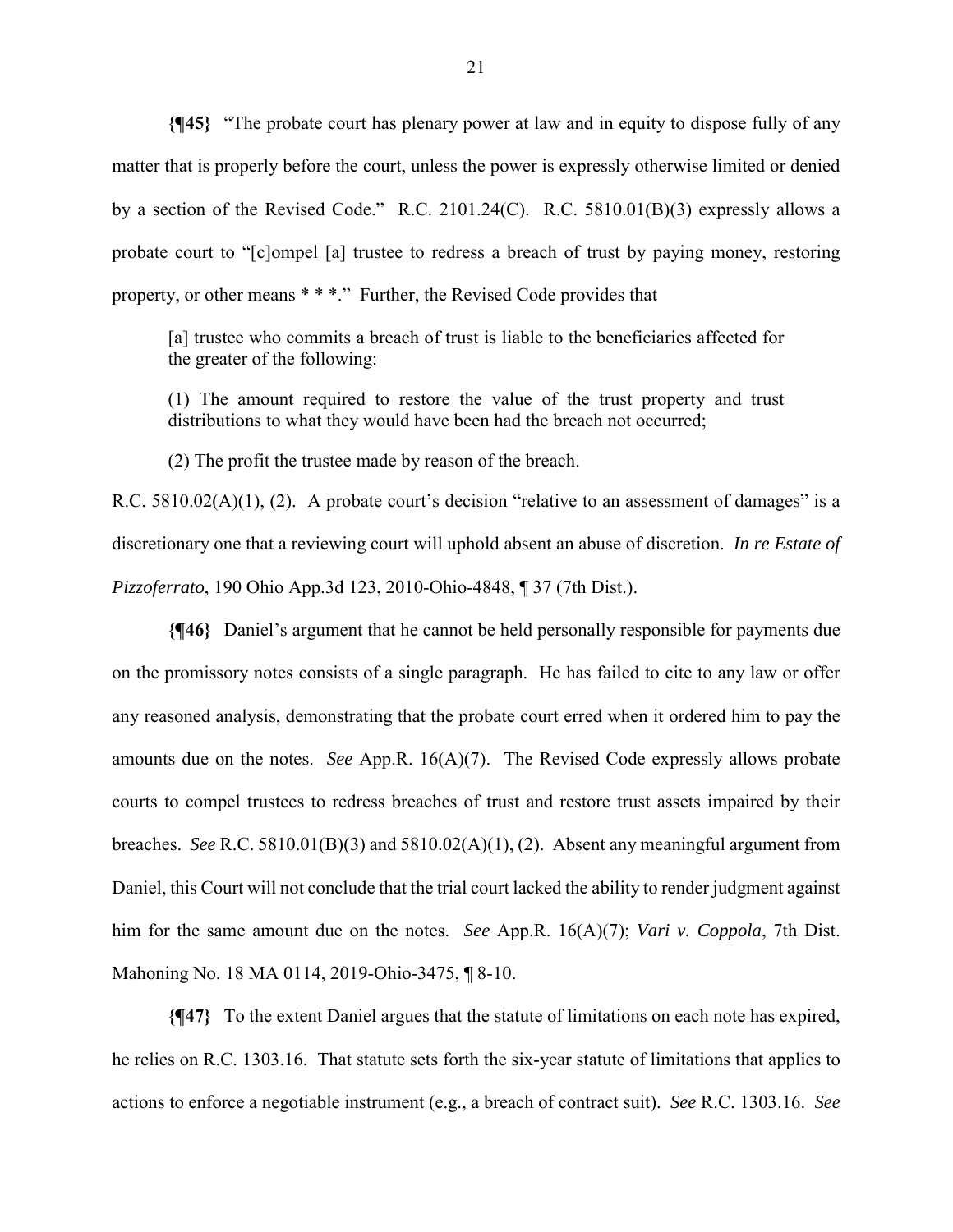*also Hudson & Keyse, LLC. v. Yarnevic-Rudolph*, 7th Dist. Jefferson No. 09 JE 4, 2010-Ohio-5938, ¶ 25. Yet, Carmine and his siblings did not file suit against Daniel to enforce a negotiable instrument. Their suit asked the probate court to determine whether Daniel breached his fiduciaries duties, whether he ought to be removed as co-trustee and trust advisor, and whether he should be compelled to redress his breaches of trust by repaying certain monies due to the trusts. Daniel has not attempted to explain why their suit was subject to the six-year statute of limitations set forth in R.C. 1303.16. *See* App.R. 16(A)(7); *Vari* at ¶ 8-10. As such, we reject his argument that the trial court erred when it failed to apply that statute. Daniel's first assignment of error is overruled.

#### **ASSIGNMENT OF ERROR III**

# THE TRIAL COURT ERRED AS A MATTER OF LAW WHEN IT FAILED TO APPLY PAYMENTS MADE BY DANIEL ZARLENGA TO THE PROMISSORY NOTES AT ISSUE.

**{¶48}** In his third assignment of error, Daniel argues that the trial court erred when it refused to apply payments he made on behalf of Mother as credits toward the balances due on the promissory notes. We do not agree.

**{¶49}** As previously noted, a probate court's decision "relative to an assessment of damages" is a discretionary one that a reviewing court will uphold absent an abuse of discretion. *In re Estate of Pizzoferrato*, 2010-Ohio-4848, at ¶ 37. An abuse of discretion means that the trial court's decision was arbitrary, unconscionable, or unreasonable. *Blakemore*, 5 Ohio St.3d at 219. In applying the abuse of discretion standard, "[t]he appellate court cannot substitute its judgment for that of the trial court \* \* \*." *Hanick*, 2020-Ohio-5019, at ¶ 30.

**{¶50}** The trial court found that Daniel never secured the permission of the beneficiaries or legally effectuated any changes to the binding instruments herein to allow him to pay Mother outside the terms of the note, but receive credits on the notes for those payments. The court found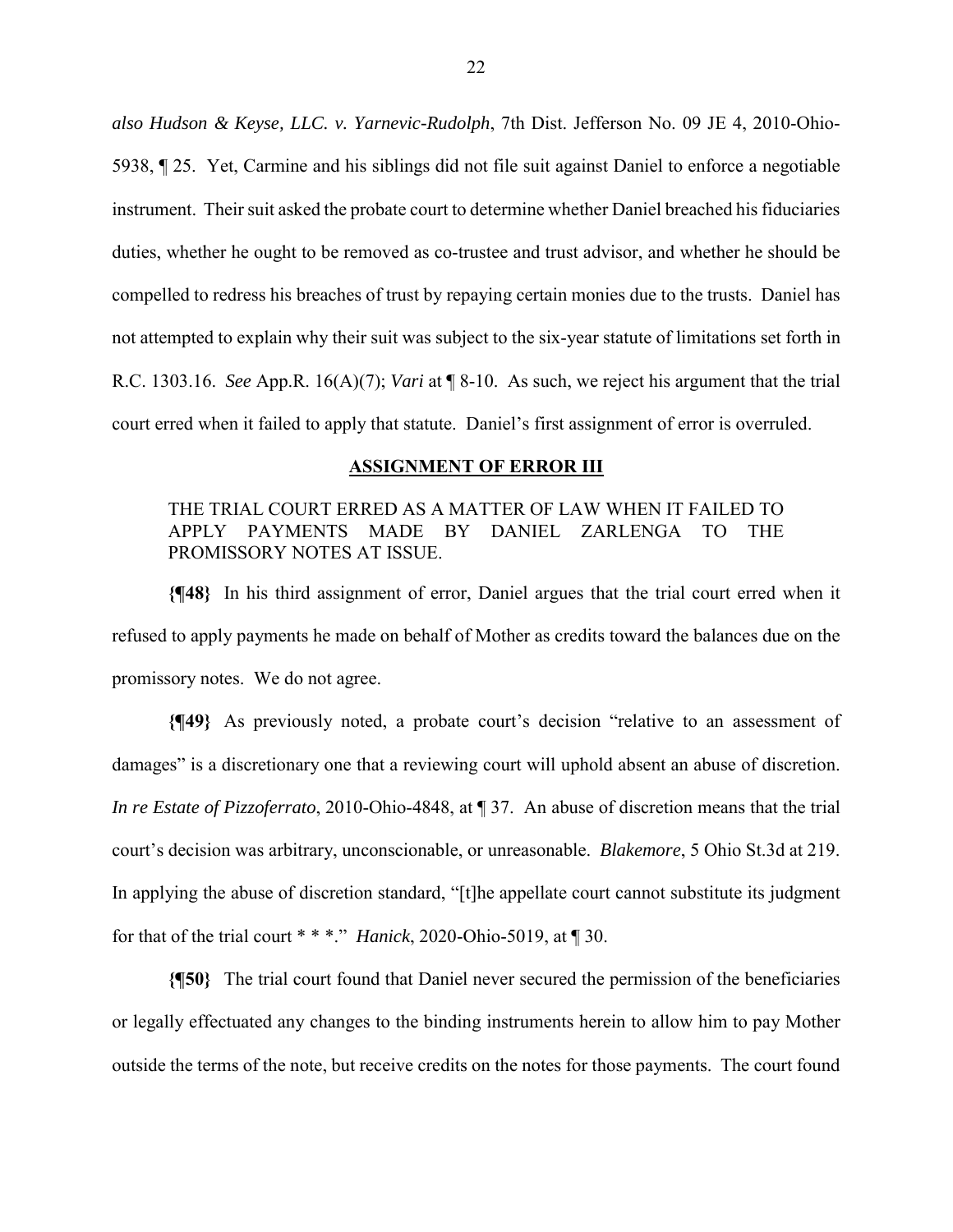that Father's trust and the agreements between the companies, the Marital Trust, and the Family Trust specified how money in the trusts was to be expended, what money was due the trusts, and how that money was to be paid. Even if Daniel believed he was acting in Mother's best interest, the court reasoned, his actions demonstrated that he routinely acted in his own best interest and failed to administer the trust in good faith for the benefit of all its beneficiaries. Thus, the court determined that Daniel was not entitled to credit for payments he allegedly made in Mother's best interest.

**{¶51}** Daniel argues that the court erred when it refused to apply payments he made on Mother's behalf toward the balance due on the promissory notes. Even if his actions technically violated the terms of Father's trust and/or the agreements between the companies and the trusts, Daniel argues, the "substance" of how he handled the funds was consistent with his fiduciary duties. He also claims that Carmine knew he was making payments on Mother's behalf in lieu of making payments on the notes and was satisfied with that arrangement. Finally, he notes that there was no language in Father's trust, requiring him to preserve trust assets for anyone other than Mother.

**{¶52}** Many of Daniel's arguments in support of this assignment of error mirror the arguments he raised in support of his fourth and fifth assignments of error. *See* Discussion, *supra*. In reviewing those assignments of error, this Court rejected the notion that Daniel substantively complied with the terms of Father's trust. We also rejected his arguments that he acted strictly in Mother's best interest and that Carmine ratified his actions. We determined that the trial court acted within its sound discretion when it decided that Daniel breached multiple fiduciary duties and removed him as co-trustee and trust advisor. In addressing this assignment of error, we incorporate and bear in mind our prior discussion, determinations, and conclusions. *See id.*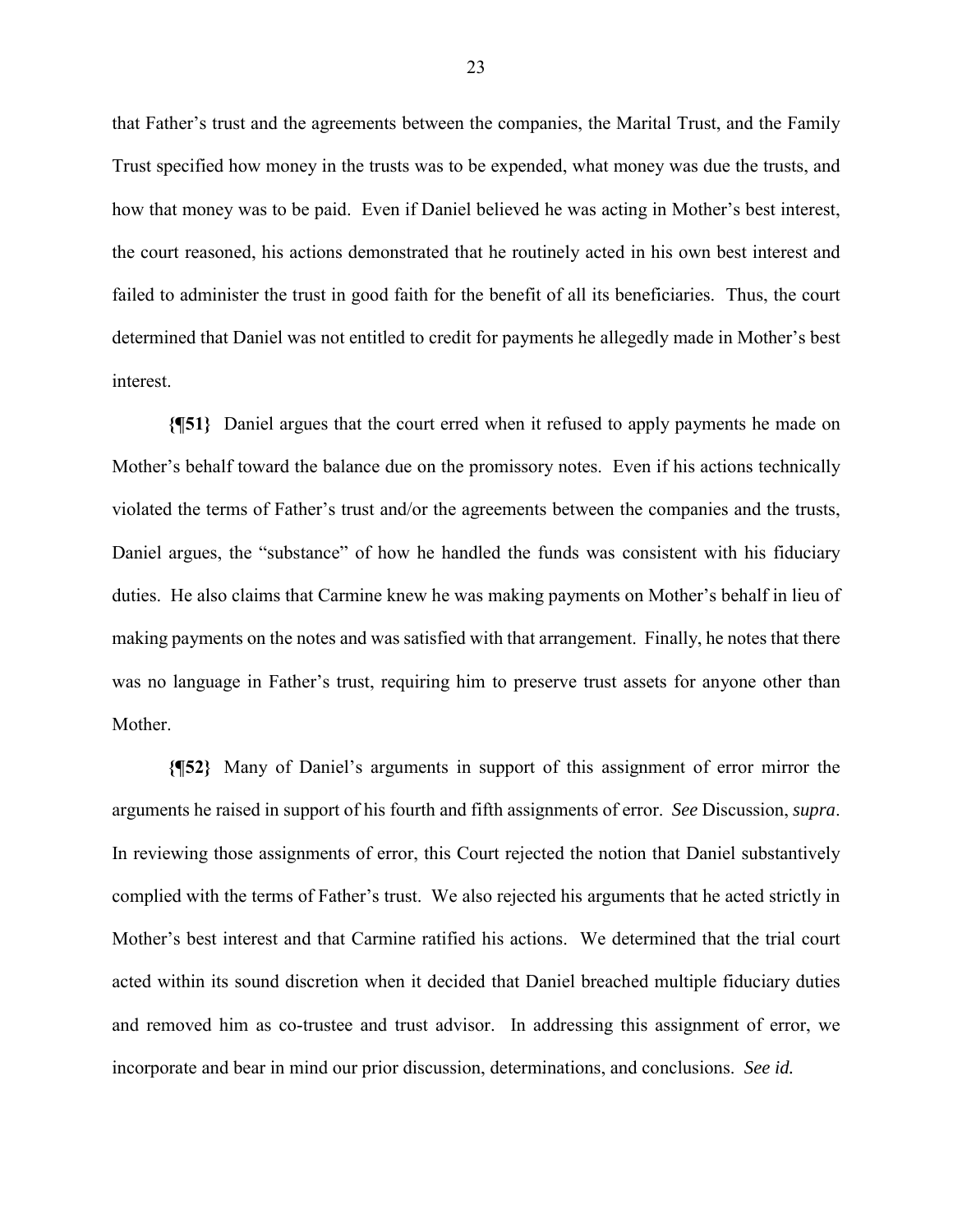**{¶53}** Upon review, we cannot conclude that the trial court abused its discretion when it refused to apply payments Daniel allegedly made on behalf of Mother as credits toward the balances due on the promissory notes. *See In re Estate of Pizzoferrato*, 2010-Ohio-4848, at ¶ 37. The trial court reasonably could have determined that many of the expenditures Daniel made were for his own benefit rather than Mother's. *See* Discussion, *supra*. Further, while Carmine was aware that the family companies had stopped paying on their notes, he specifically testified that the intention was always for those payments to resume at some point. It was not his understanding that future payments were unnecessary because those payment obligations were otherwise being satisfied. Moreover, there was no evidence that Mother or the other siblings ever agreed to that arrangement. Father's trust and the buy/sell agreement expressly set out the manner in which funds from the Martial Trust, the Family Trust, and the Partnership were to be used. Despite those express terms, Daniel routinely expended funds for reasons other than Mother's "health, support and maintenance." He also failed to ensure that her life insurance proceeds were used "to purchase [Father's] shares of stock in the [family companies]" (i.e., by paying down the obligations on the promissory notes). The trial court, therefore, reasonably could have determined that he was liable for the full "amount required to restore the value of the trust property and trust distributions to what they would have been had [his] breach[es] not occurred \* \* \*." R.C. 5810.02(A)(1). His third assignment of error is overruled.

#### **ASSIGNMENT OF ERROR VI**

THE TRIAL COURT ERRED AS A MATTER OF LAW BECAUSE IT EITHER DID NOT HAVE JURISDICTION OR EXCEEDED ITS OWN JURISDICTION BY GRANTING A JUDGMENT THAT EXCEEDED THE PRAYED-FOR RELIEF CONTAINED IN THE MOTION TO REMOVE CO-TRUSTEE AND TRUST ADVISOR FILED JANUARY 22, 2018 AND THE COMPLAINT FOR REMOVAL OF TRUSTEE AND ACCOUNTING ALSO FILED ON JANUARY 22, 2018.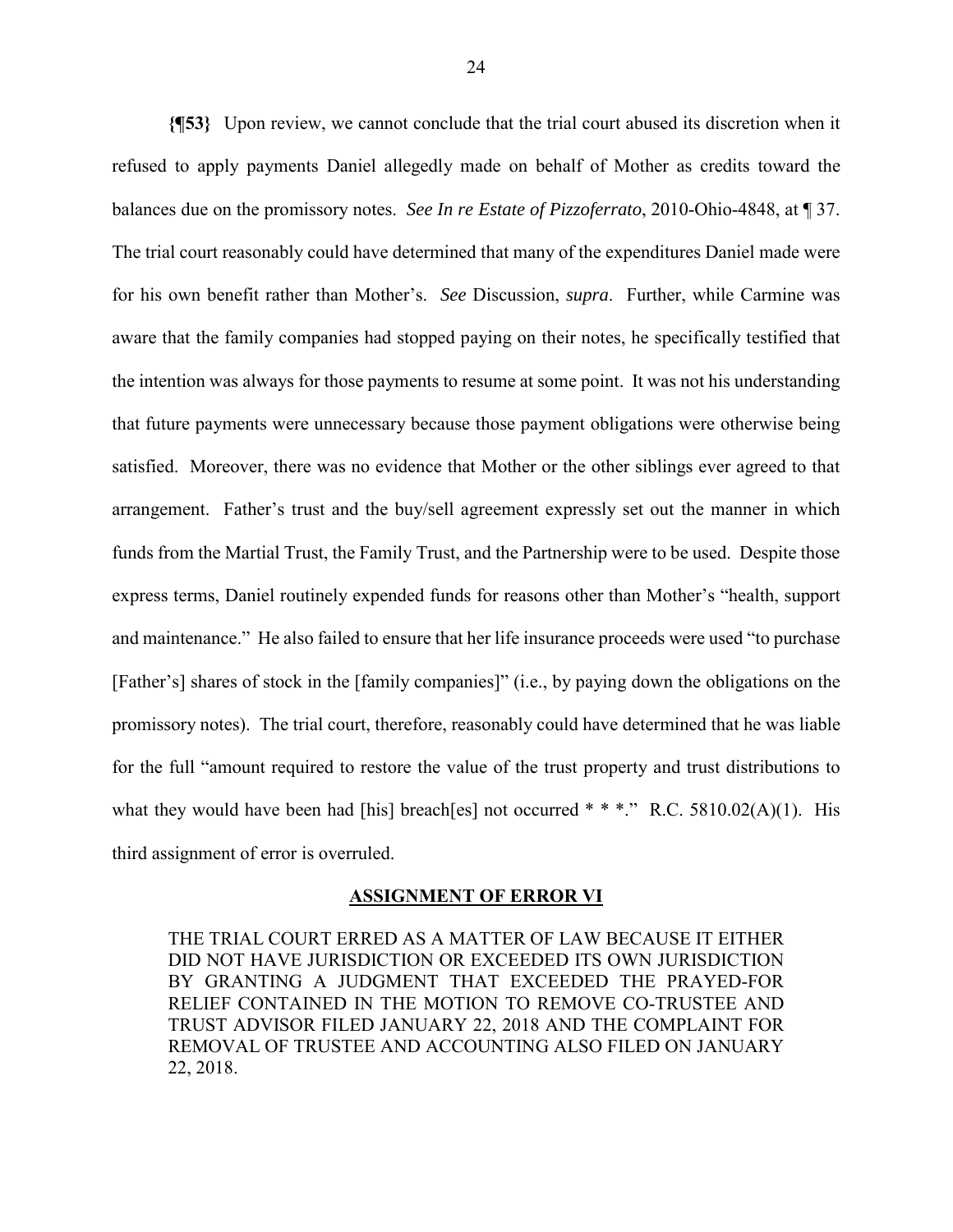**{¶54}** In his sixth assignment of error, Daniel argues that the trial court erred as a matter of law when it ordered him to repay the Marital Trust more than \$2.7 million (i.e., the amount due and owing on the promissory notes with accrued interest). According to Daniel, the court's judgment in that respect exceeded the scope of relief prayed for by Carmine and his siblings. He argues that the family companies owed the debts on the promissory notes, not him as an individual, and the family companies were never named in either the complaint or motion to remove him as co-trustee and trust advisor. We reject his argument.

**{¶55}** The record reflects that Carmine and his siblings specifically included in their demand for judgment an order that Daniel "redress *any* breach of trust by reimbursing the Marital Trust and/or the Family Trust for *all* sums wrongfully disposed \* \* \*." (Emphasis added.) As previously noted, a probate court has "plenary power at law and in equity to dispose fully of any matter that is properly before [it] \* \* \*." R.C. 2101.24(C). Once the court determined that Daniel breached his fiduciary duties, it was statutorily authorized to compel him to redress his breaches of trust and restore any trust assets impaired by his breaches. *See* R.C. 5810.01(B)(3) and 5810.02(A)(1), (2). Because Daniel essentially prevented the trusts from collecting on the promissory notes, first by stopping payment as president of the family companies and later by refusing to enforce the notes as co-trustee, we cannot conclude that the trial court erred or exceeded the scope of prayed-for relief when it ordered him to pay the amount due and owing on the notes, plus accrued interest.

**{¶56}** Daniel also has included in his reply brief an argument that his obligation to the trusts should be reduced by 3/7. That is because two of his siblings settled with him before trial and assigned him their interest in Father's trust. Daniel argues that he should not be responsible for repaying trust assets that will be distributed to him and the two siblings who assigned him their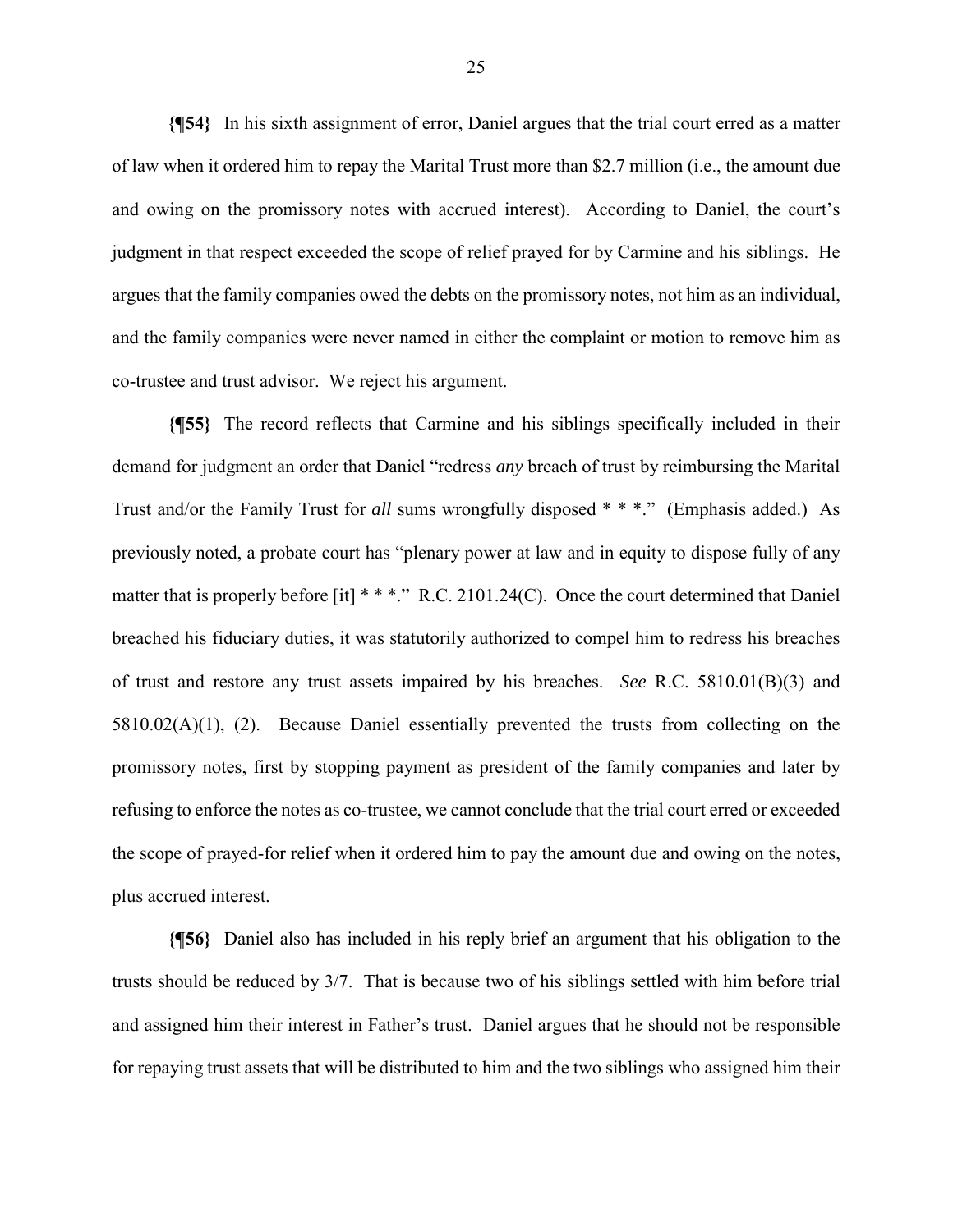interest. We need not address the merits of his argument, however, as "a reply brief is not the proper place for assigning a new error or raising a new reason for reversing a judgment \* \* \*." *Oxford Mining Co., LLC v. Ohio Gathering Co., LLC*, 7th Dist. Belmont No. 19 BE 0016, 2020- Ohio-1363, ¶ 73. Daniel's sixth assignment of error is overruled.

## III.

**{¶57}** Daniel's assignments of error are overruled. The judgment of the Mahoning County Court of Common Pleas, Probate Division, is affirmed.

l

Judgment affirmed.

There were reasonable grounds for this appeal.

 We order that a special mandate issue out of this Court, directing the Court of Common Pleas, County of Mahoning, State of Ohio, to carry this judgment into execution. A certified copy of this journal entry shall constitute the mandate, pursuant to App.R. 27.

 Immediately upon the filing hereof, this document shall constitute the journal entry of judgment, and it shall be file stamped by the Clerk of the Court of Appeals at which time the period for review shall begin to run. App.R. 22(C). The Clerk of the Court of Appeals is instructed to mail a notice of entry of this judgment to the parties and to make a notation of the mailing in the docket, pursuant to App.R. 30.

Costs taxed to Appellant.

JENNIFER HENSAL, P. J. JULIE A. SCHAFER, J. CONCUR.